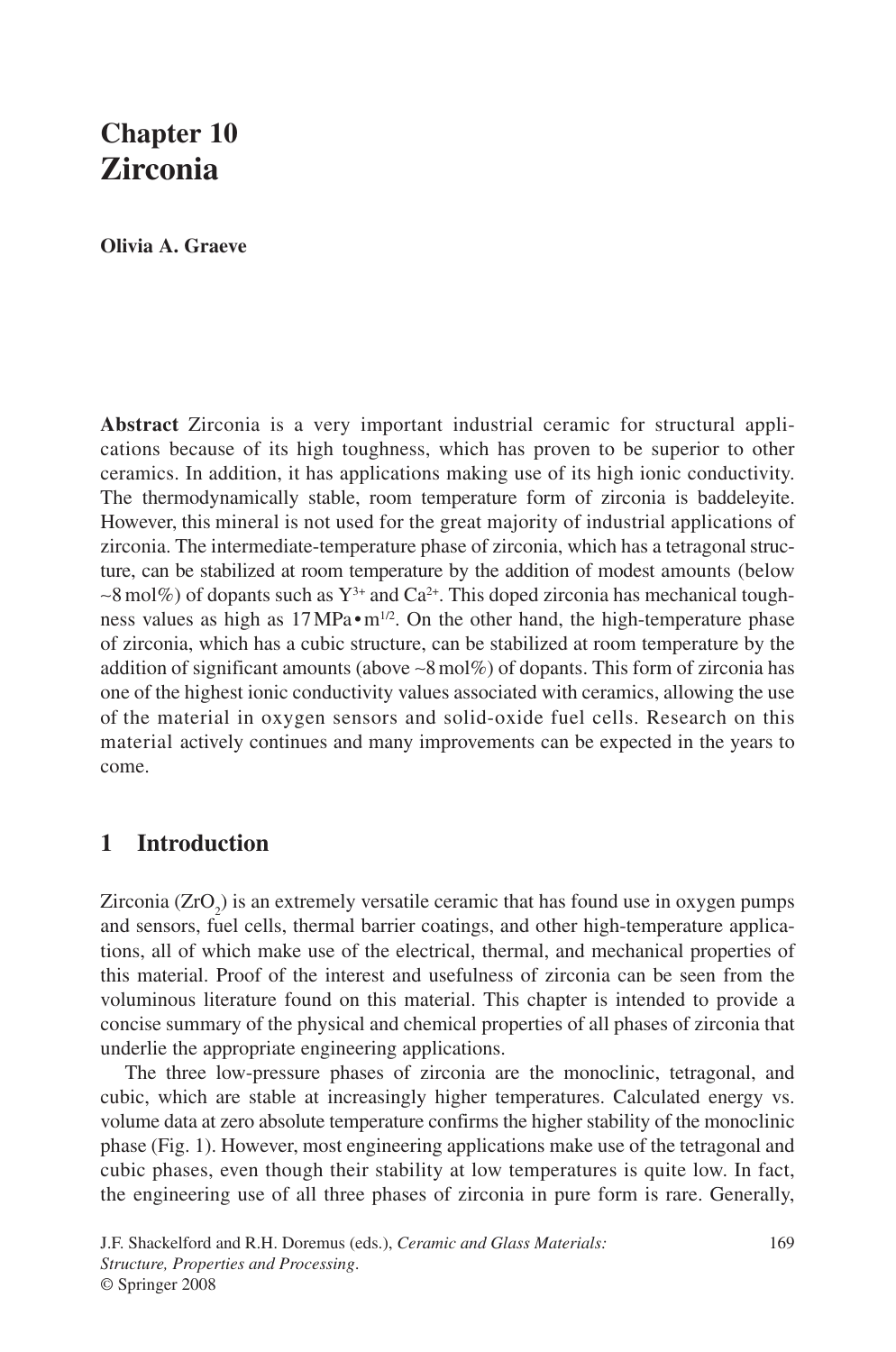

**Fig. 1** Computed energy vs. volume data for cubic, tetragonal, and monoclinic phases from (**a**) Stapper et al. [1] and (**b**) Dewhurst and Lowther [2] (reprinted with permission)

zirconia is doped with oxides such as  $Y_2O_3$  that stabilize the high-temperature phases at room temperature. This has enormous consequences for both the mechanical and electrical properties of zirconia, even though the local atomic and electronic structure of  $Zr^{4+}$  in all three polymorphs is for the most part dopant independent [3].

Doping of zirconia results in stabilization of the tetragonal phase at lower dopant concentrations (for mechanical toughness) or the cubic phase at higher dopant concentrations (for high ionic conductivity) at room temperature. The stabilization of the tetragonal phase at room temperature can result in the following common forms of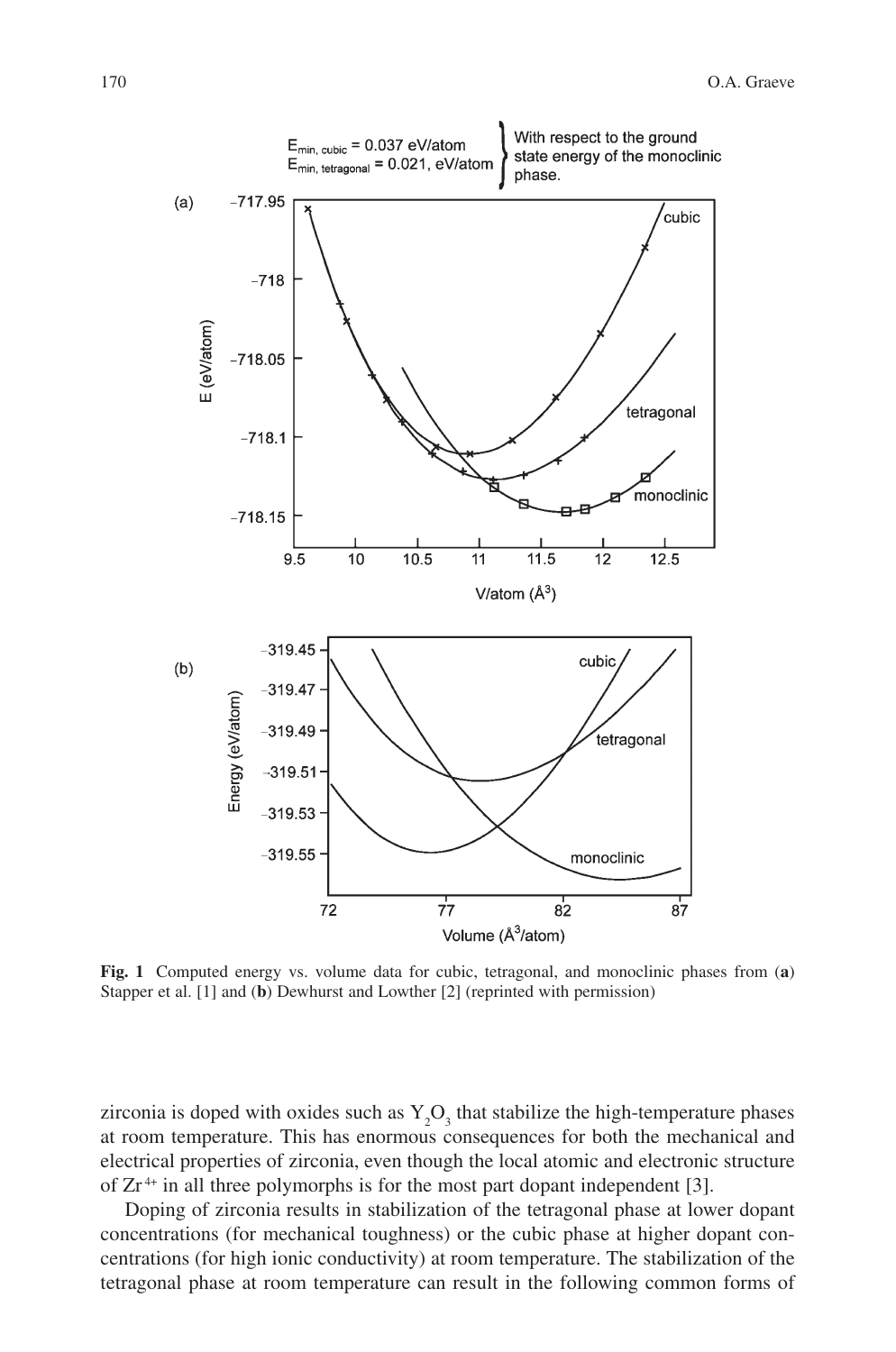zirconia: (1) partially stabilized zirconia (PSZ) – zirconia consisting of a matrix of a brittle ceramic and a dispersion of tetragonal precipitates, where the tetragonal precipitates can either be in pure form or doped with  $Ca^{2+}$  (Ca-PSZ) or Mg<sup>2+</sup> (Mg-PSZ); and (2) tetragonal zirconia polycrystals (TZP) – zirconia consisting of a matrix of stabilized  $ZrO_2$  that has been stabilized in the tetragonal form by the addition of dopants such as  $Ce^{4+}$  (Ce-TZP) and  $Y^{3+}$  (Y-TZP). Fully-stabilized zirconia (FSZ) refers to a material that has been completely stabilized in the cubic form.

Stabilized zirconia in thermal barrier coatings (TCB) is ubiquitous, finding itself in combustor liners, transition sections, nozzle guide vanes, and rotor blades. It is one of the most used ceramics for TCB applications because of its low thermal conductivity, high-temperature stability in oxidizing and reducing environments, coefficient of thermal expansion similar to iron alloys, high toughness, and cost-effectiveness by which it can be applied onto metal surfaces. Its use allows a 200°C increase in the operational temperature of the engine, resulting in a much higher efficiency [4].

The second, well-known use of stabilized zirconia is in oxygen sensors. These types of devices make use of the very high ionic conductivity of  $Y_2O_3$ - or CaO-doped cubic zirconia. The sensor assembly consists of a zirconia tube with one end closed. The inside of this tube is exposed to air and the outside is exposed to the gas that requires measurement of oxygen levels. When there is a difference in oxygen partial pressure between the inside and outside, oxygen is transported across the ceramic tube. This transport results in a measurable voltage.

A solid-oxide fuel cell (SOFC) functions similar to an oxygen sensor. An SOFC converts the chemical energy of a fuel directly to electrical energy and heat and consists of two electrodes that sandwich an electrolyte, allowing ions to pass while blocking electrons. The air electrode allows oxygen to pass through to the electrolyte. At the electrolyte interface, the oxygen dissociates into ions that travel across the electrolyte via ionic conduction. Typical SOFC's consist of an  $Y_2O_3$ -doped  $ZrO_2$ , with about 8 mol% yttrium, as the electrolyte. At the fuel electrode, the oxygen ions that have traveled across the electrolyte react with the fuel forming  $H_2O$  and possibly other gases, depending on the type of fuel used. During the reaction, at the fuel electrode/ electrolyte interface, electrons are generated that travel through an external circuit, thus generating electrical current that can be used for doing external work. This technology will become increasingly important as a "clean" source of electricity as pressures on the environment from the use of coal and petroleum continue to increase.

#### **2 Crystalline and Noncrystalline Structures**

The complex crystallography of zirconia plays an important role in the challenges to develop commercially viable applications of this material. At room temperature, bonding in this material is a combination of ionic and covalent and results in a structure in which zirconium is seven-coordinated, which is rather unusual and is a product of the large difference in ionic sizes between zirconium and oxygen. The formation of this material from pure  $\alpha$ -Zr and oxygen starts at around 23 at.% O, corresponding to a composition of  $ZrO_{03}$  [5]. The perfect stoichiometry for this material in which there is one zirconium and two oxygen ions for each formula unit is not used in industrial applications. Doping of the structure produces oxygen vacancies resulting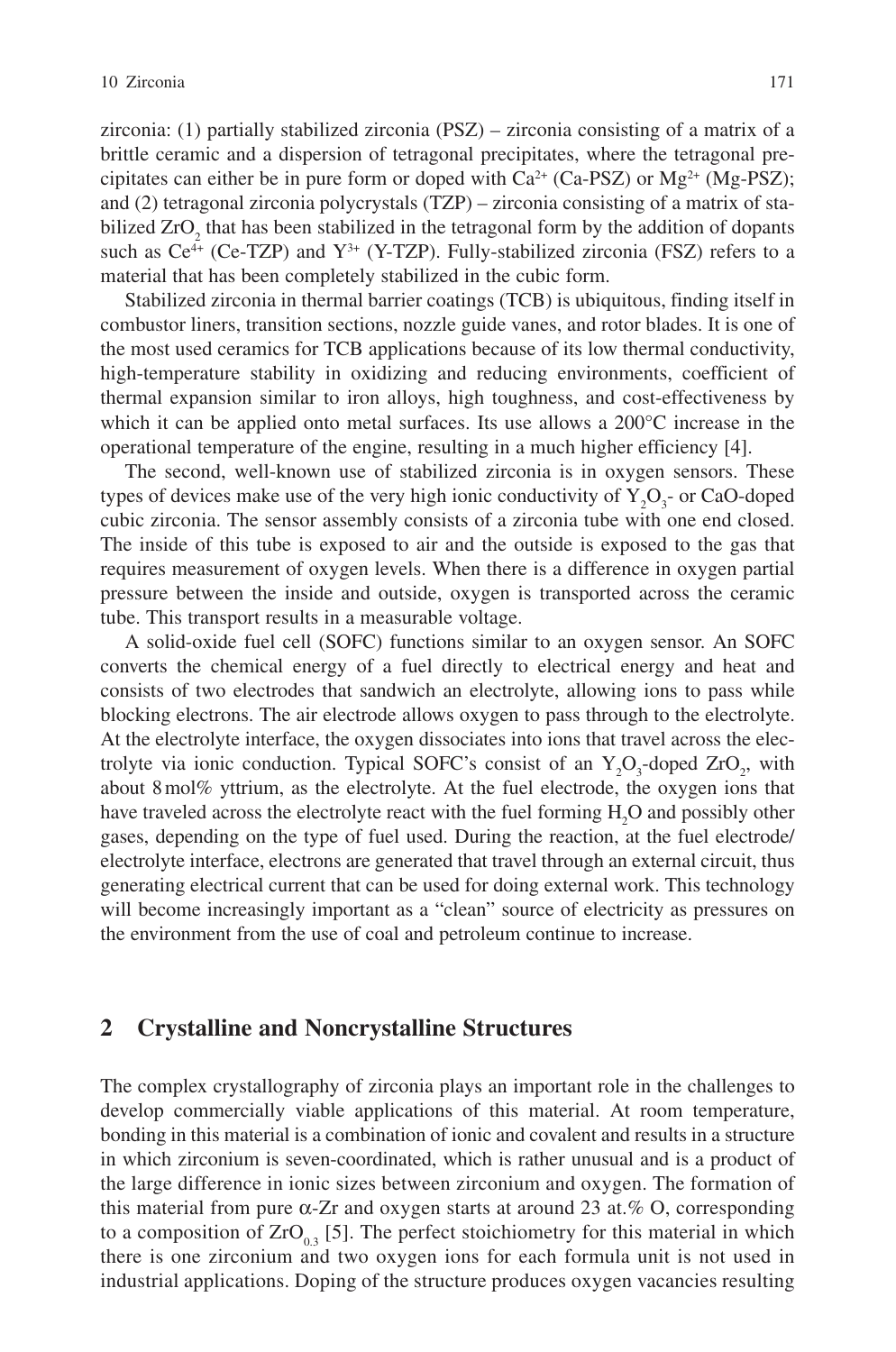in chemical formulas of the type  $ZrCa<sub>x</sub>O<sub>2-x</sub>$ , for the case of CaO doping, to maintain charge balance in the structure.

## *2.1 Cubic Zirconia*

Cubic zirconia (Fm3m) has a fluorite structure with one formula unit  $(Z = 1)$  in the primitive cell. This cell contains one zirconium ion located at (0, 0, 0) and coordinated with eight equidistant oxygen ions. The two oxygen ions are located at  $(1/4, 1/4, 1/4)$  and  $(34, 34, 34)$ , both tetrahedrally coordinated to four zirconium ions. The nonprimitive face-centered arrangement is illustrated in Fig. 2 and contains four zirconium ions located at  $(0, 0, 0)$ ,  $(\frac{1}{2}, \frac{1}{2}, 0)$ ,  $(\frac{1}{2}, 0, \frac{1}{2})$ , and  $(0, \frac{1}{2}, \frac{1}{2})$ . The eight oxygen ions are located at (¼, ¼, ¼), (¼,¼, ¾), (¼, ¾, ¼), (¾, ¼, ¼), (¾, ¾, ¼), (¾, ¼, ¾), (¼, ¾,  $\frac{3}{4}$ , and  $\left(\frac{3}{4}, \frac{3}{4}, \frac{3}{4}\right)$ . The translational vectors for this structure are

$$
t_1 = (0, \frac{a}{2}, \frac{a}{2}),
$$
  
\n
$$
t_2 = (\frac{a}{2}, 0, \frac{a}{2}),
$$
  
\n
$$
t_3 = (\frac{a}{2}, \frac{a}{2}, 0).
$$
\n(1)

General crystallographic correlations for this structure are given in Table 1. Experimental measurements of the lattice parameter,  $a_c$ , at 2,683, 2,388, and 2,503K result in 0.5269, 0.52438, and 0.5247 nm, respectively. The measurement at 2,683 K was done



**Fig. 2** Crystal structure of cubic zirconia as seen from the [153] direction

**Table 1** General crystallographic correlations in cubic zirconia

| Space group           | Fm3m                                  |
|-----------------------|---------------------------------------|
| Reflection conditions | hkl: $h + k$ , $k + l$ , $l + h = 2n$ |
|                       | 0kl: $k, l = 2n$                      |
|                       | <i>hhl</i> : $h + l = 2n$             |
|                       | $h00$ : $h = 2$                       |
| Coordination number   | 8                                     |
| Z.                    |                                       |
| Lattice parameter     | $a_{\rm c}$                           |
| Unit cell volume      | $= a_c^3$                             |
| Ionic positions       | $Zr^{4+}$ : 4a                        |
|                       | $Q^{2-}$ : 8c                         |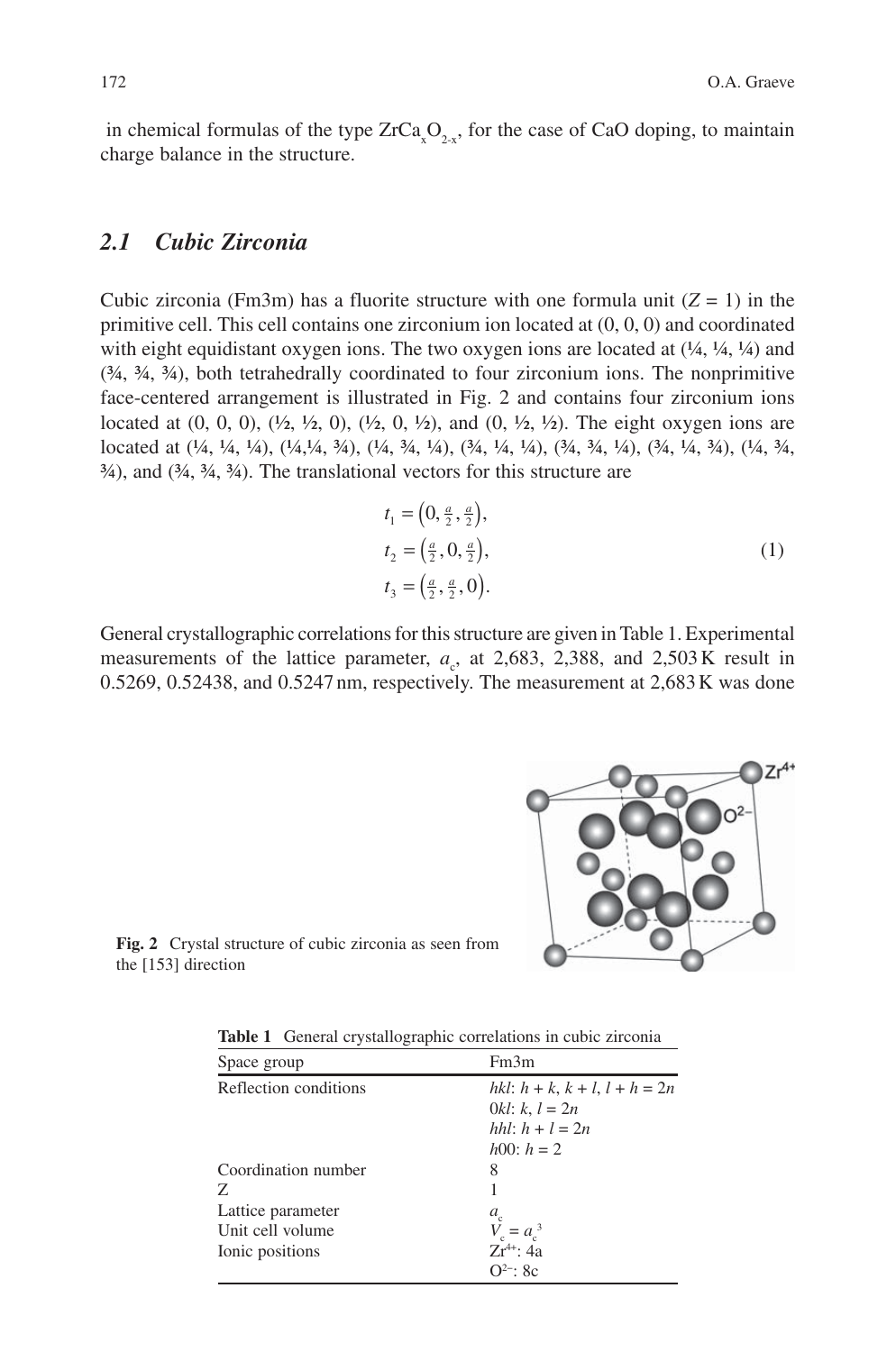in a neutral atmosphere, while the latter two measurements were done in a reducing atmosphere [6]. At increasing pressures, the lattice parameter changes to 0.4947, 0.4925, and 0.4916 nm for pressures of 28.9, 33.8, and 37.3 GPa, respectively [7].

## *2.2 Tetragonal Zirconia*

The tetragonal zirconia structure (Fig. 3 [6], Table 2), with space group  $P4<sub>2</sub>/nmc$ (primitive) [8, 9] and a cation coordination number of 8, is derived from the cubic fluorite structure by the movement of oxygen anions along one of the cubic axes, which results in a tetragonal distortion along that axis, as shown in Fig. 3 for a distortion along the *c*-axis. The two zirconium ions in the primitive structure are located at (0, 0, 0) and (½, ½, ½), and the four oxygen ions are located at (0, ½, *z*), (½, 0, −*z*), (0, ½, ½ + *z*), and (½, 0, ½ −*z*), where *z* = 0.185. This results in a body-centered tetragonal (bct) structure, which is sometimes described as a pseudofluorite structure.

The transition from cubic to tetragonal is displacive in which four  $Zr^{4+}$  cations in the 4a cubic positions split into two groups to occupy the 2b positions in the tetragonal structure, and the  $O<sup>2−</sup>$  anions in the 8c cubic positions also split into two groups to occupy the 4d positions in the tetragonal structure. The directions of *a* and *b* axes in the tetragonal primitive lattice are 45° from those in the cubic cell. The *c* axis in both structures remains the same. Following the literature convention of reporting the parameter  $d_z = 0.25 - z$ , where *z* represents the third coordinate of the oxygen position 4d  $(0, \frac{1}{2}, z)$ , the calculated *cla* ratio and internal parameter  $d_z$  of the tetragonal phase as a function of volume are shown in Fig. 4 [2].



**Fig. 3** Tetragonal zirconia unit cell in both the body-centered tetragonal and pseudofluorite descriptions (adapted from Aldebert and Traverse [6])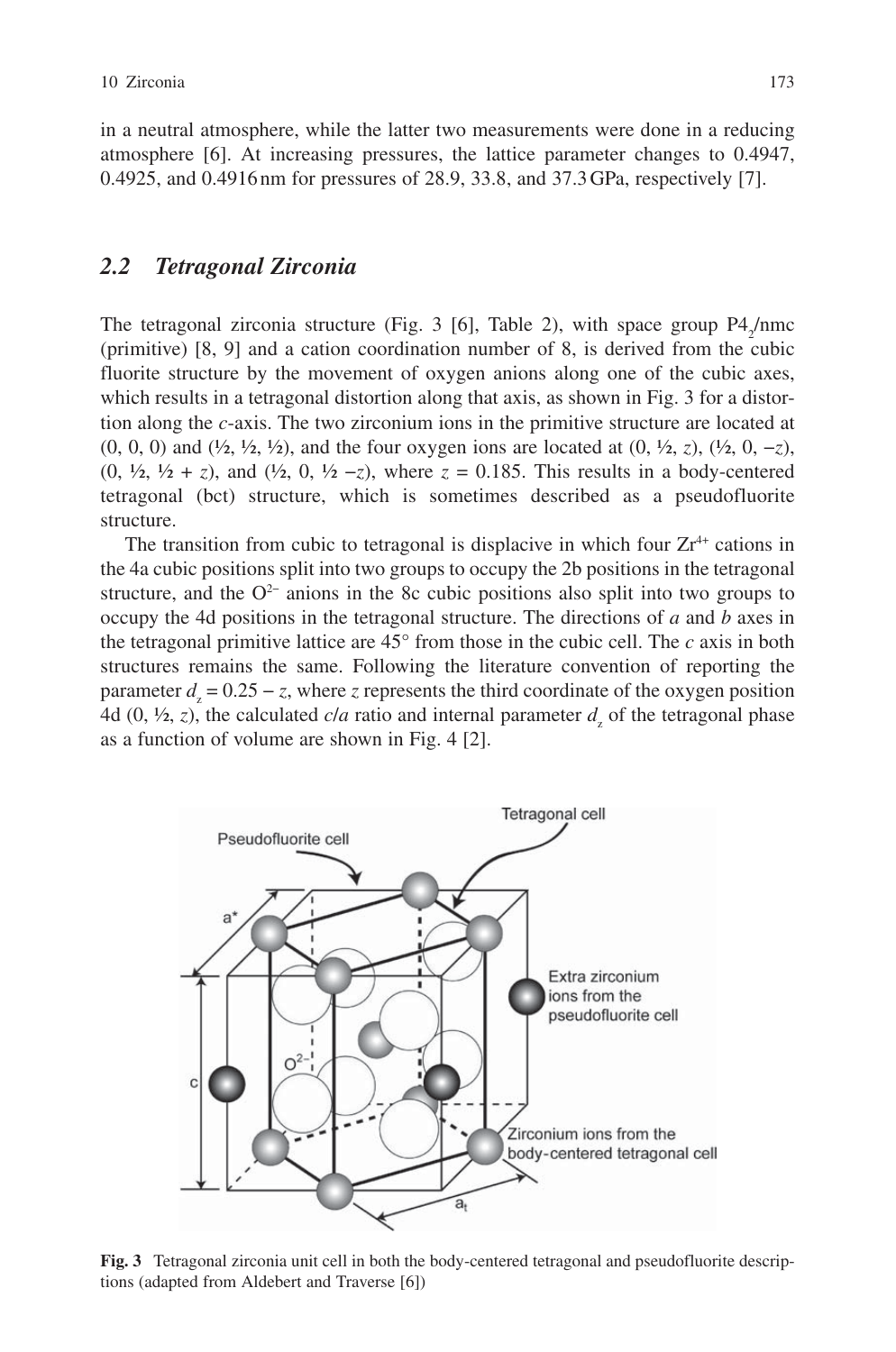| Space group           | P4/mmc                                 |  |  |
|-----------------------|----------------------------------------|--|--|
| Reflection conditions | $hk0: h + k = 2n$                      |  |  |
|                       | hhl: $l = 2n$                          |  |  |
|                       | 00 <i>l</i> : $l = 2n$                 |  |  |
|                       | $h(0)$ : $h = 2n$                      |  |  |
| Coordination number   | 8                                      |  |  |
| Z.                    | $\mathcal{D}_{\mathcal{L}}$            |  |  |
| Lattice parameters    | $a_{t} = b_{t} \approx a^{*}/\sqrt{2}$ |  |  |
|                       | $c_{\cdot} \approx a^*$                |  |  |
| Unit cell volume      | $V_{\rm g} \approx V_{\rm g}/2$        |  |  |
| Ionic positions       | $Zr^{4+}$ : 2b                         |  |  |
|                       | $Q^{2-1}$ : 4d                         |  |  |

**Table 2** General crystallographic correlations in tetragonal zirconia





## *2.3 Monoclinic Zirconia*

EXAFS analysis by Winterer [10] and Li et al. [11] shows that monoclinic  $ZrO_2$  can be described by a sevenfold Zr–O shell with an average distance of 0.216 nm and a mean vibrational frequency of 410 cm<sup>-1</sup>. The structure consists of layers of triangular coordination polyhedra of three  $O_1$ -Zr bonds and four distorted tetrahedral  $O_2$ -Zr bonds for a total of seven oxygen ions surrounding the zirconium [10], as shown in Fig. 5. In this illustration, there are three unit cells that help with visualization. The  $Zr<sup>4+</sup>$  sublattice is marked with dashed lines and the seven coordinating oxygen ions surrounding the darker-colored zirconium ion are marked with numbers. The plane that constitutes the  $O_1$  atoms is nearly parallel to the plane of  $O_2$  atoms. The general crystallographic correlations for this structure are listed in Table 3. The Zr–O distances range from 0.1885 to 0.2360 nm for the  $O_1$ -Zr shell and 0.1914 to 0.2511 nm for the  $O_2$ -Zr shell.

There are also three distinct Zr-Zr subshells at  $0.346$ ,<sup>1</sup>  $0.396$   $(0.401)$ ,<sup>2</sup> and  $0.454$ (0.455) nm with a total of 12 zirconium next nearest neighbors at an average distance of 0.372 nm. The coordination numbers for the first, second, and third subshells of the

<sup>1</sup> Winterer and Li *et al*. report the same value.

<sup>2</sup> First value by Winterer; value in parentheses by Li et al.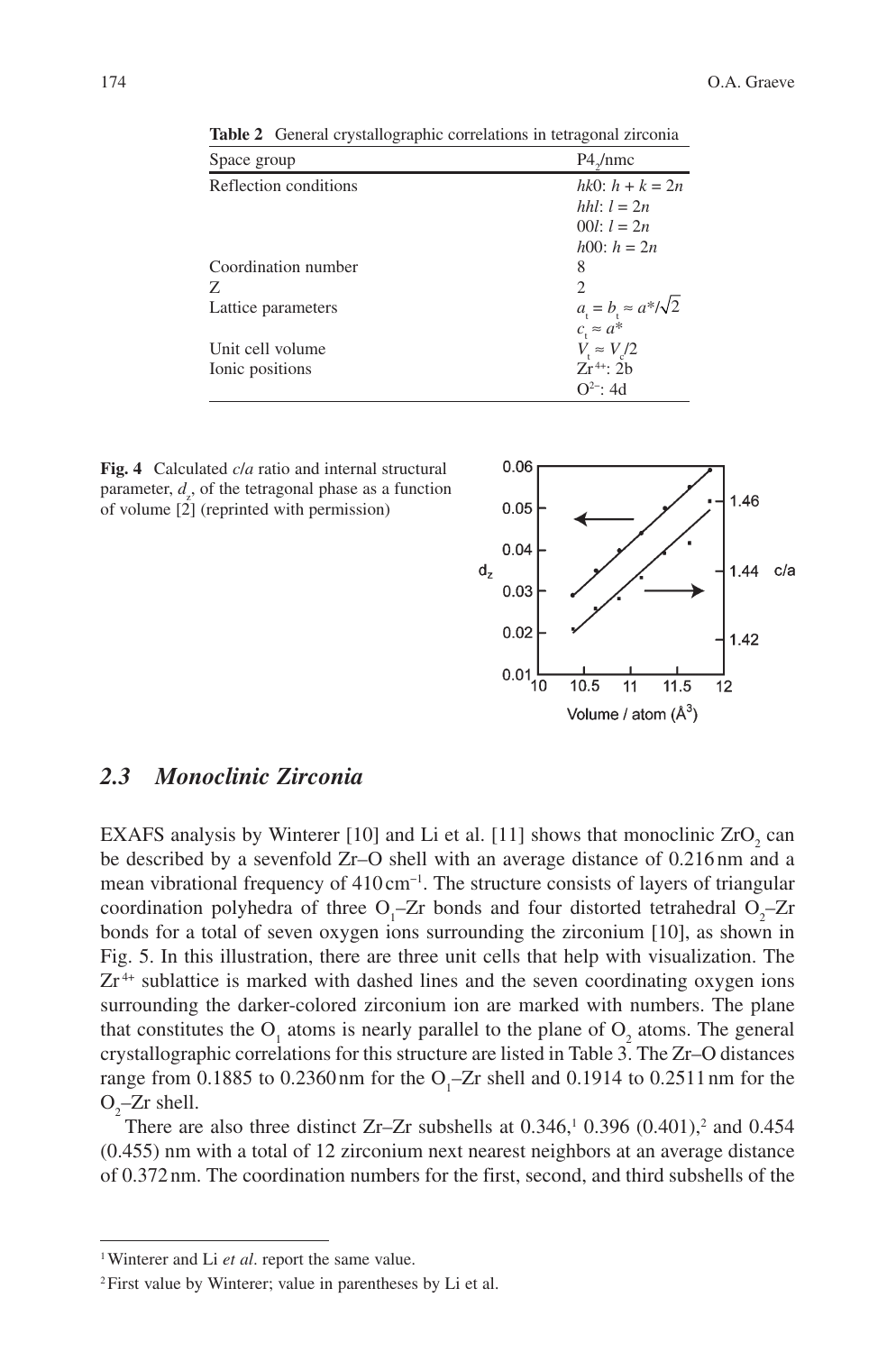**Fig. 5** Crystal structure of monoclinic zirconia as seen from the  $\frac{12.5}{21}$  direction



**Table 3** General crystallographic correlations in monoclinic zirconia

| Space group           | P2/c                                                      |
|-----------------------|-----------------------------------------------------------|
| Reflection conditions | $h0!$ : $h + l = 2n$                                      |
|                       | $0k0$ : $k = 2n$                                          |
|                       | $h(0)$ : $h = 2n$                                         |
|                       | 00 <i>l</i> : $l = 2n$                                    |
| Coordination number   |                                                           |
| Z                     | 4                                                         |
| Lattice parameters    | $a_m \neq b_m \approx a_c$                                |
| Unit cell volume      | $c_{\rm m} > a_{\rm c}$<br>$V_{\rm m} \approx 2V_{\rm c}$ |
| Ionic positions       | $7r^{4+}$ : 4e                                            |
|                       | $O_1^2$ : 4e                                              |
|                       | $O_{\rm H}^2$ : 4e                                        |

Zr–Zr bonds are 7, 4, and 1, respectively. The zirconium ions form layers parallel to the (100) planes of the unit cell, with the  $O_1$  ions on one side and the  $O_2$  ions on the other side. The distance between two layers of zirconium ions is larger when they are separated by  $O_1$  ions.

## *2.4 High-Pressure Phases*

High-pressure experimental measurements on  $ZrO<sub>2</sub>$  have revealed that the ambient monoclinic baddeleyite phase transforms under increasingly higher pressures to a series of orthorhombic phases. The first orthorhombic phase starts appearing at an applied pressure of about 3.5 GPa [13], depending upon the crystallite size of the material – lower crystallite size results in a higher transformation pressure [14], although the phase transformation is not completed until  $10 \pm 1$  GPa, as determined by Desgreniers and Lagarec [15]. The calculated (ab initio) transition pressure, according to Stapper et al. [2], is 5.7 GPa, so experimental measurements and ab initio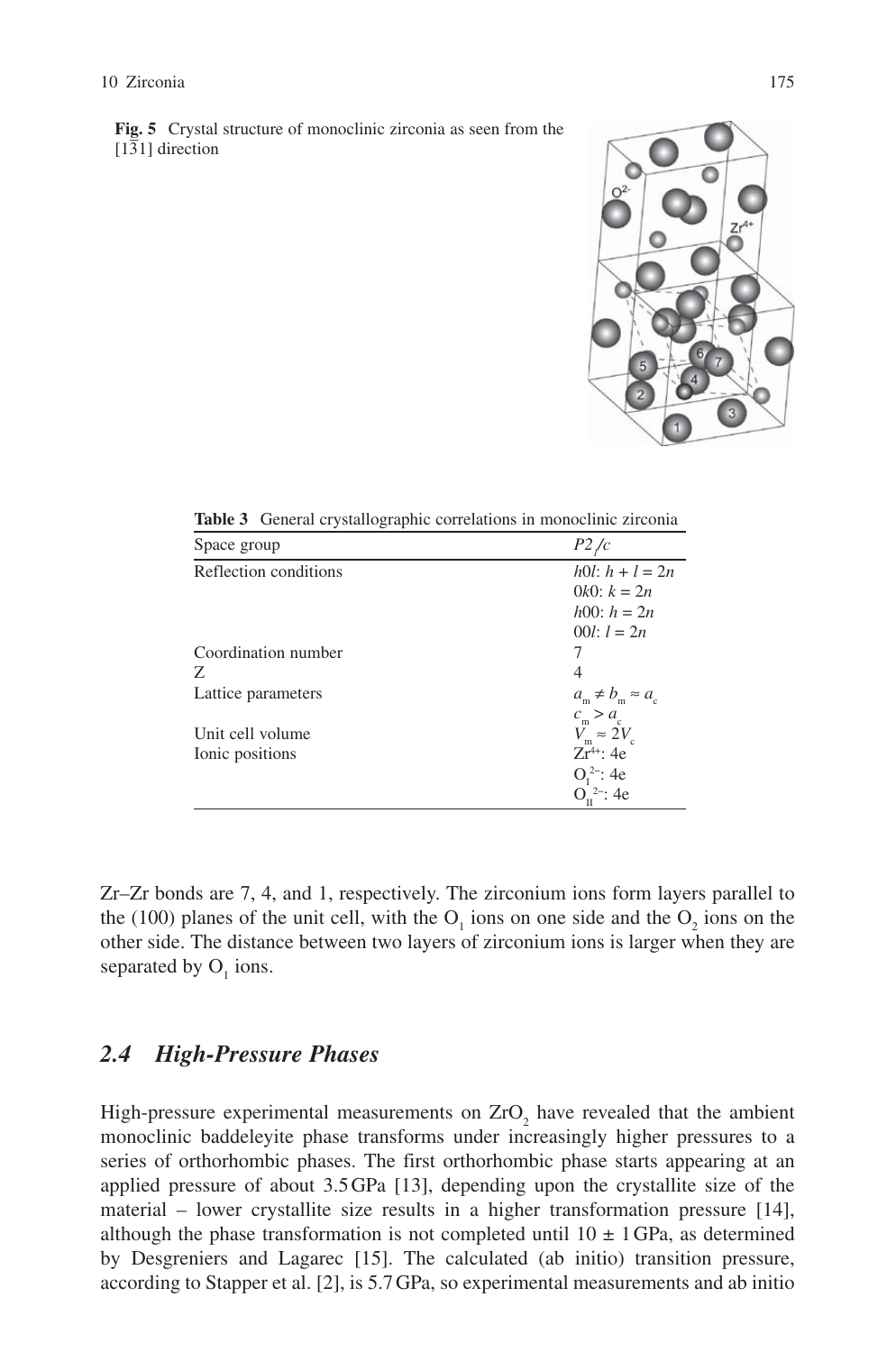calculations are in general agreement. This first orthorhombic phase (Pbca [16],  $Z = 8$ , coordination number = 7) is observed to exist up to about  $25$  GPa when a second orthorhombic structure appears (Pnma,  $Z = 4$ , coordination number = 9), although the precise onset pressure has not been determined accurately. This phase is stable at ambient temperature up to at least 70 GPa. A projection of the crystal structure is illustrated in Fig. 6 [17]. The change in volume with pressure is shown in Fig. 7 [15], where the initial volume,  $V<sub>o</sub>$ , is taken as 70.32 Å.

Aside from the two high-pressure phases of zirconia, a hexagonal high-temperature and high-pressure phase was found by Ohtaka et al.  $[18]$  by quenching pure  $ZrO<sub>2</sub>$ powders from above 1,000 $^{\circ}$ C and 20 GPa. This hexagonal structure ( $Z = 8$ ) reverts to the baddeleyite structure when pressure is released below 1 GPa.



**Fig. 7** Pressure dependence of the volume of the dense phases of zirconia [15] (reprinted with permission)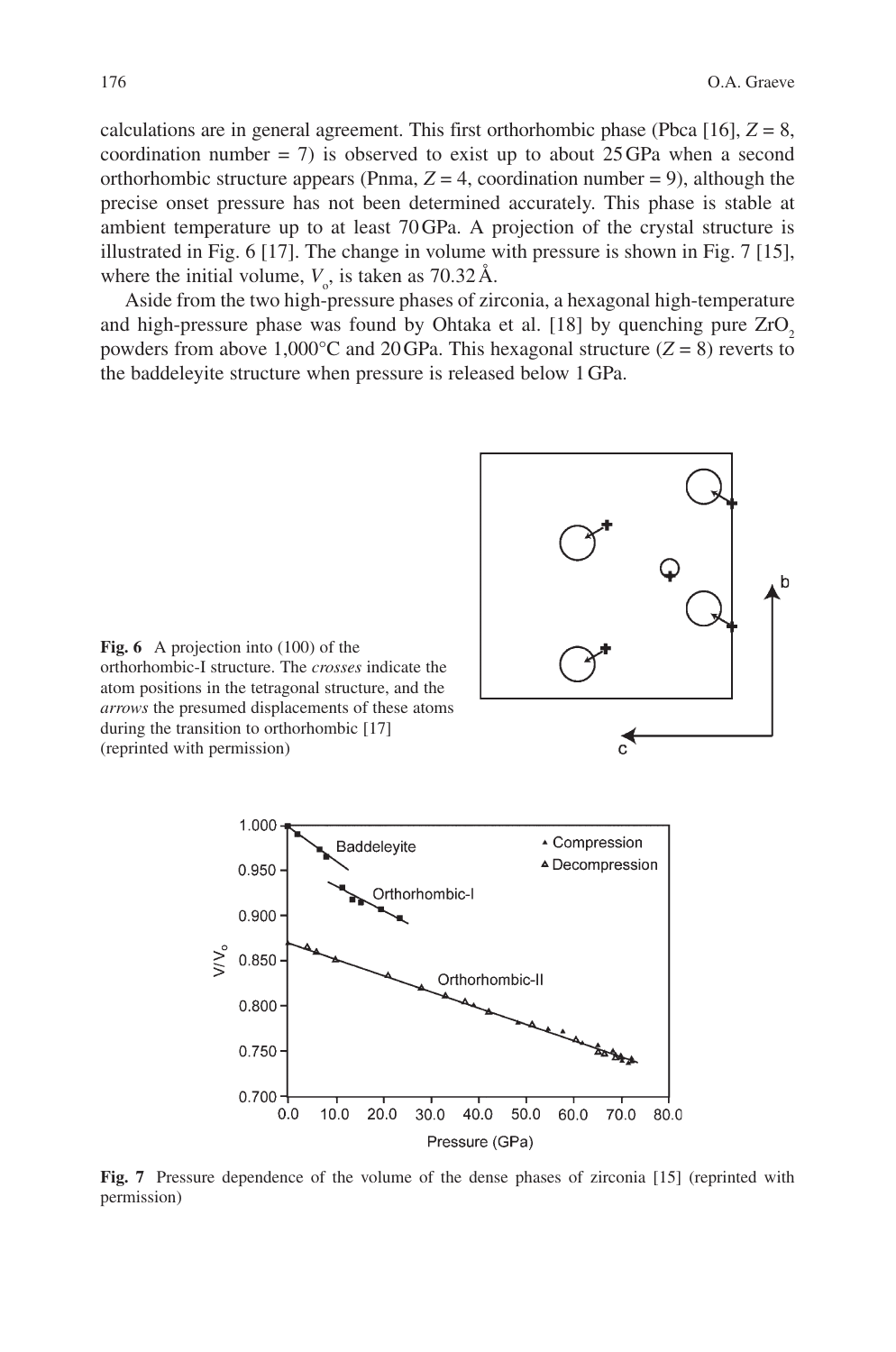## *2.5 Amorphous Structure*

When  $ZrO<sub>2</sub>$  powders are prepared using any number of precipitation methodologies, the resulting structure before calcination is amorphous [19–22]. Detailed studies by Chadwick et al. [23] have shown that the amorphous gel has both  $OZr<sub>3</sub>$  and  $OZr<sub>4</sub>$ environments in approximately equal proportions, as evidenced from the two <sup>17</sup>O NMR peaks at 405 ppm and 303 ppm, respectively. EXAFS results show that there is a well-defined oxygen shell with a coordination number of 7 at  $\sim 0.214 \text{ nm}$  and a second shell with a much smaller coordination number at  $\sim 0.342$  nm corresponding to the Zr–Zr correlation. The NMR and Zr K-edge EXAFS results unambiguously indicate that the short-range structure of the amorphous gel is monoclinic-like.

Once the amorphous gel is heated, <sup>17</sup>O NMR shows that both  $OZr_3$  and  $OZr_4$  environments remain, although there is an increase in line width. There is also an increase in the isotropic chemical shift of the peaks, especially the  $OZr<sub>4</sub>$  peak, which moves from 303 to 321 ppm as the gel starts to crystallize. At the crystallization temperature (approximately 360°C), EXAFS results show that there is a distinct change in the structure, with the oxygen correlation now better fit by two closely spaced shells and a large increase in the coordination number to 12 associated with the Zr–Zr correlation. This is likely because the particles are nanocrystalline.

After crystallization has occurred, there is an additional 17O NMR peak at 374 ppm that corresponds to  $OZr_4$  in tetragonal  $ZrO_2$ . However, the NMR data show that although crystalline tetragonal  $ZrO<sub>2</sub>$  is forming at the point of crystallization, oxygen is still present as part of the disordered  $ZrO<sub>2</sub>$ . Upon further heating, the tetragonal content increases significantly, but at no time is there complete elimination of the disordered  $ZrO_2$ .

In addition, 1 H NMR results show that, even after crystallization, it is not correct to describe the sample composition as  $ZrO_2$ . Data show that, after being heated to 300°C, the sample's composition is  $ZrO<sub>1.42</sub>(OH)<sub>1.16</sub>$ . At 500°C, well above the crystallization temperature, it is still  $ZrO_{1.76}(OH)_{0.48}$ . The  $OH^-$  content found below this temperature is not related to the usual surface hydroxylation upon exposure to the atmosphere, instead the hydroxyls are structural units within the sample. Above 700°C, the hydroxide content is no longer measurable and with subsequent heating the sample changes to the monoclinic structure. Hence, the reaction for the formation of zirconia by precipitation can be described as:

$$
Zr_4O_{(8-x)}(OH)_{2x} \to ZrO_{(2-y/2)}(OH)^y(amorphous) \to
$$
  
\n
$$
ZrO_{(2-z/2)}(OH)_z(tetragonal, crystalline;monoclinic-like, disordered) \to
$$
  
\n
$$
ZrO_{y}(monoclinic, crystalline)
$$

There is an initial metal hydroxide that becomes an amorphous oxide containing hydroxyls. With heating, some of these hydroxyls are lost, resulting in the formation of a mixture with more-ordered tetragonal and less-ordered monoclinic components. With further heating, the eventual crystalline product becomes monoclinic.

In contrast, an EXAFS analysis from amorphous zirconia films of nominal  $ZrO<sub>2</sub>$ composition, as opposed to a hydroxide composition, found that the local structure in amorphous  $ZrO_2$  can be described by an eightfold  $Zr-O$  shell widely spread between 0.19 and 0.32 nm with a distinct peak at 0.216 nm consisting of four oxygen nearest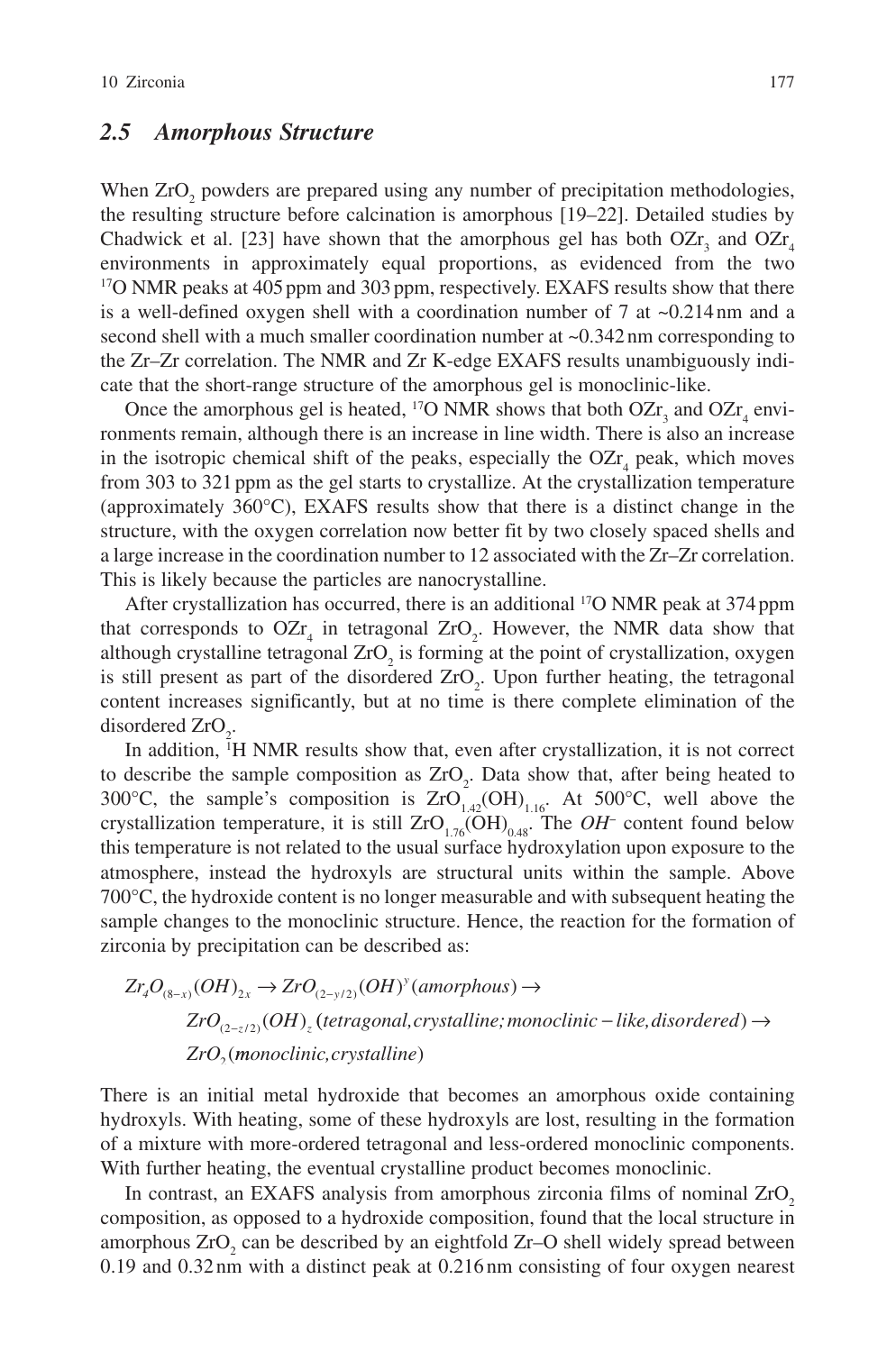neighbors. The average Zr–O coordination distance is 0.255 nm for all eight oxygen neighbors. The local structure also consists of a very broad Zr–Zr shell at about 0.41 nm with 12 next nearest neighbors [10].

## **3 Point Defects**

Point defects play a central role in the use of zirconia ceramics in such applications as oxygen sensors and fuel cells. As a result, point defects in these materials have been extensively studied.

### *3.1 Interstitial Defects*

Interstitial defects in monoclinic zirconia have been modeled in detail by Foster et al. [24]. Using plane wave density functional theory, the tetragonal bonding and tripleplanar bonding geometries of lattice oxygen ions were determined. In addition, it was determined that interstitial defects can form stable defect pairs with either type of lattice oxygen ions (i.e., tetragonal or triply bonded). The analysis looked at defect pairs formed by interstitial oxygen ions with three possible charge states: 0, −1, and −2, bonded to triple-planar lattice oxygen ions. An analysis of oxygen vacancies both in the triple-planar and tetragonal geometries was also undertaken.

A neutral oxygen interstitial forming a defect pair with a triple-bonded oxygen is illustrated in Fig. 8 [24]. Using the oxygen atomic energy as a reference, a single neutral oxygen can be incorporated in the lattice as an interstitial with an energy gain of −1.6 eV, if next to a triple-bonded lattice oxygen, and −0.8 eV, if next to a tetragonally bonded lattice oxygen. Figure 8 illustrates the fully relaxed charge density and positions of ions, showing that the interstitial and lattice oxygen form a strong covalent bond. The labels A and B associated with the lattice ions represent two different crystal planes within the structure. The lattice oxygen  $(O_0)$ , forming the defect pair with the interstitial oxygen, relaxes by up to 0.05 nm to accommodate the interstitial, distorting the triply-bonded oxygen with respect to the three zirconium ions bonded to it. The O–3Zr group has a slight pyramidal shape with its apex pointing away from the interstitial. The rest of the crystal remains more or less undisturbed, with the nearest zirconium  $(Zr_{\lambda})$  only relaxing by about 0.005 nm. The case of a singly-charged oxygen interstitial forming a defect pair with a triply-bonded oxygen results in weakening of the covalent bond between the defect pair significantly. The extreme is the case of a doubly-charged oxygen interstitial in which the interstitial forms elongated bonds with the zirconium ions and occupies a new triple site, which is bonding with the  $Zr_A$ ,  $Zr_B$ , and a new zirconium ion.

#### *3.2 Vacancy Defects*

Oxygen vacancies in cubic zirconia result in a calculated displacement pattern as shown in Fig. 9 [2]. In this figure, the vacancy is depicted as a small cube, the oxygen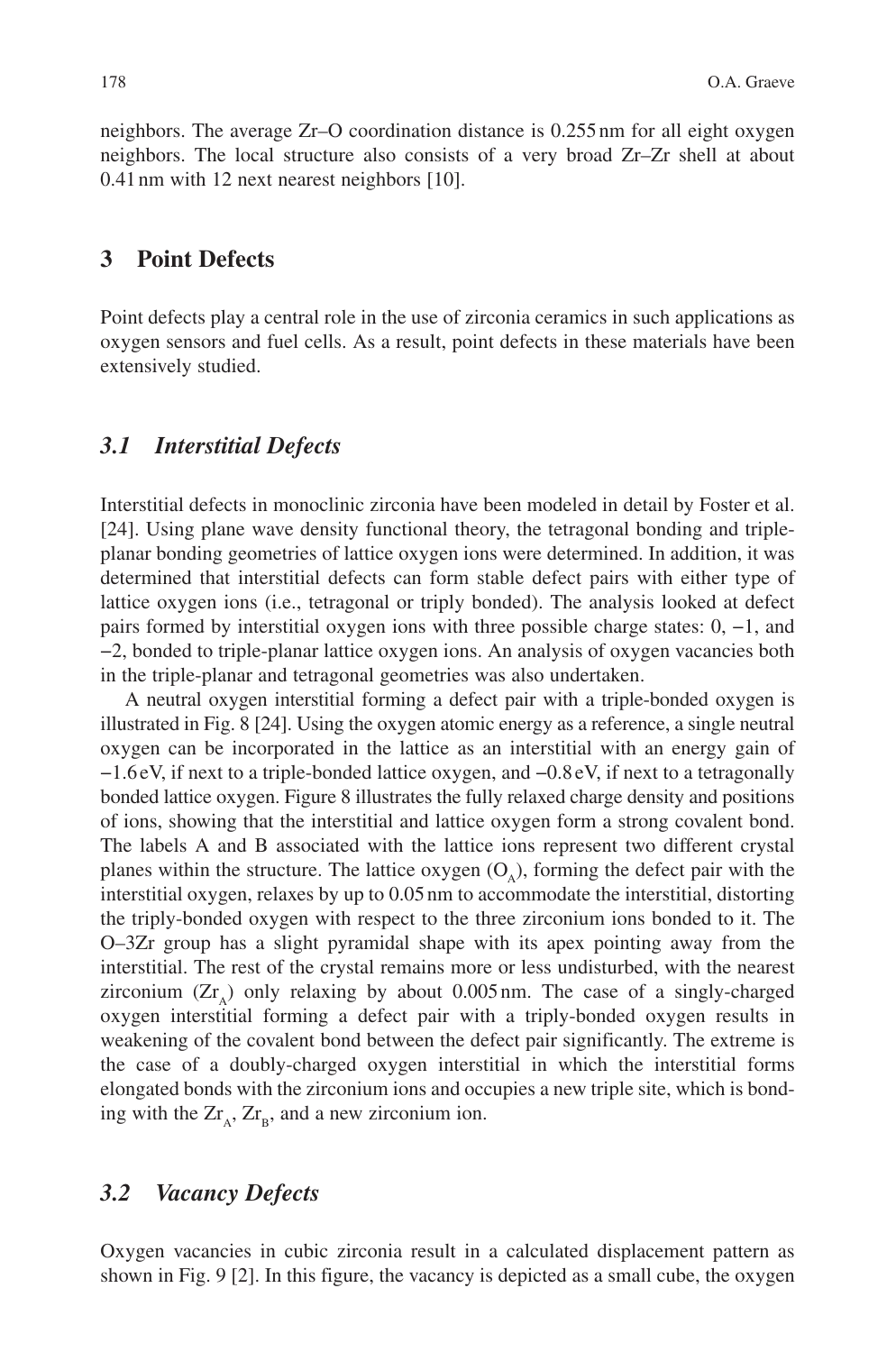

**Fig. 8** Charge density in the plane through  $Zr_A$ ,  $Q_A$ , and  $Q_i$ , and a schematic diagram of a neutral oxygen interstitial (O<sub>i</sub>) near a triple-bonded oxygen (O<sub>A</sub>) in zirconia. Charge density is in 0.1 eV Å<sup>-1</sup> and all distances are in Å [24] (reprinted with permission)



**Fig. 9** Displacement pattern of atoms around an isolated vacancy in a 95 atom supercell [2] (reprinted with permission)

atoms occupy the sites at the corners of the cubes, and metal cations occupy half of the sites at the center of the cubes. The six oxygen neighbors nearest to the vacancy move along <100> by 0.024 nm, while the zirconium atoms move outward along <111> by 0.018 nm. The oxygen atoms nearest to the zirconium, but not nearest to the vacancy, follow the displacement of the cation and move outwards along <111> by 0.004 nm. The oxygen atoms in the outermost right corner of the figure move inwards by  $0.004$  nm along  $\lt 111$ .

Tetragonal zirconia contains anion vacancies and may be written as ZrO<sub>2-*x*</sub></sub>, with *x* varying from 0.001 at 1,925°C to 0.052 at 2,410°C [6]. To accommodate these vacancies, surrounding ions move toward the vacancy to reduce its size. The two zirconium ions move by an approximate amount of 0.008 nm and the oxygen ions by 0.013 nm. The energy gain due to the relaxation of these ions is 0.22 eV. These values are, of course, different depending on the charge of the vacancy [25].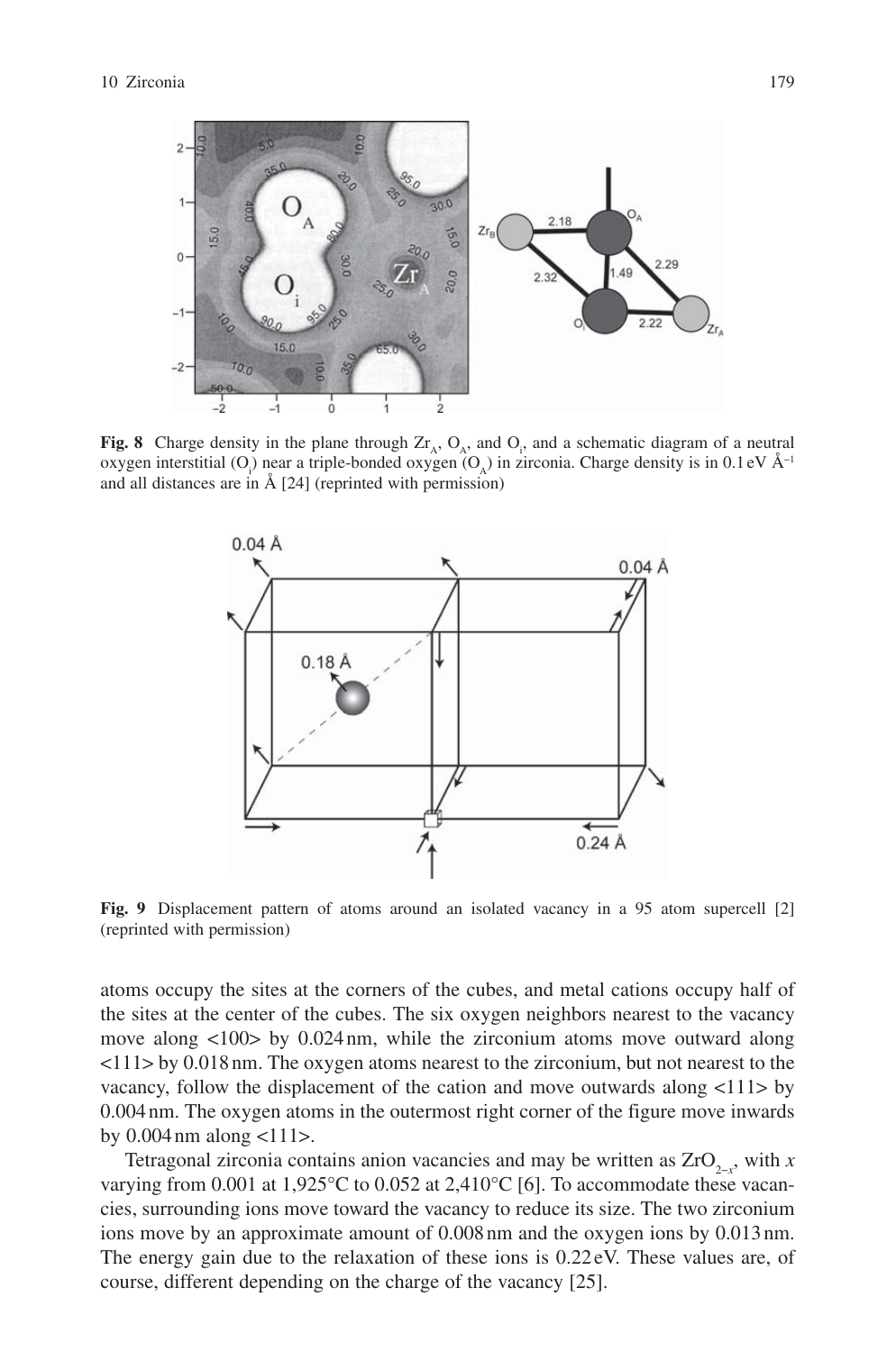For the case of a singly-charged vacancy, the structural distortion results in the movement of surrounding oxygen ions by an approximate amount of 0.022 nm toward the vacancy and the zirconium ions by 0.009 nm away from the vacancy. These values are modified for the case of a doubly-charged vacancy to 0.033 nm for the oxygen ions and 0.022 nm for the zirconium ions. Obviously, the higher the positive charge of the vacancy, the greater the distortion towards or away from it. The energy gains due to the formation of singly- and doubly-charged vacancies are 1.0 and 3.3 eV, respectively.

Oxygen vacancies in monoclinic zirconia can occur in both the triple-planar and tetragonal geometries. When the vacancy is neutral, these vacancies have formation energies of 8.88 eV and 8.90 eV, respectively. Once the vacancy is singly charged positively (i.e., V+ ) and in a tetrahedral position, the atomic relaxation energy is 0.47 eV. Creation of a doubly-charged positive vacancy (i.e.,  $V^{2+}$ ) in a tetrahedral position causes further displacement of the four surrounding zirconium ions away from the vacancy by an additional 0.01 nm. This leads to a further decrease in energy of 0.74 eV. Creation of a singly-charged negative vacancy (i.e., V− ) in the same tetrahedral position causes minimal displacement of the surrounding zirconium ions (by less than 0.002 nm) and an energy decrease that is less than 0.1 eV, which clearly points to the fact that the additional electron is only weakly localized in the vicinity of the vacancy and, hence, has little influence on the surrounding ions. The lattice relaxation and formation energies in the case of a neutral zirconium vacancy are about 1.4 and 24.2 eV, respectively. The oxygen ions surrounding this type of vacancy are displaced outwards from their equilibrium positions by about 0.01–0.02 nm.

At higher temperatures (i.e., 1,000°C) and excess partial pressure of oxygen (i.e., 10−6 to 1 atm.), monoclinic zirconia contains completely ionized zirconium vacancies [26]. At 1,000°C, zirconia is stoichiometric at a pressure of 10−16 atm. At this point, the concentration of oxygen vacancies is equal to twice the concentration of zirconium vacancies. As the partial pressure of oxygen increases, the stoichiometry changes such that for  $ZrO_{2+\delta}$ , with the  $\delta$  value defined by:

$$
\delta = 6 \times 10^{-3} \ p_{O_2}^{1/5},\tag{2}
$$

where  $po_2$  is the oxygen partial pressure in atm.

#### **4 Mechanical Properties**

Measurements of the mechanical properties of pure tetragonal and cubic zirconia are exceedingly difficult because of the higher temperatures required for such measurements. Hence, only monoclinic zirconia has been thoroughly studied in pure form. The mechanical properties of tetragonal and cubic zirconia have been determined for many stabilized zirconias and, because of the importance of these materials in engineering applications, several reviews have been written [27–29].

### *4.1 Elastic Properties*

The measured elastic stiffness and compliance moduli for monoclinic zirconia have been summarized by Chan et al. [30]. The Young's and shear moduli of this same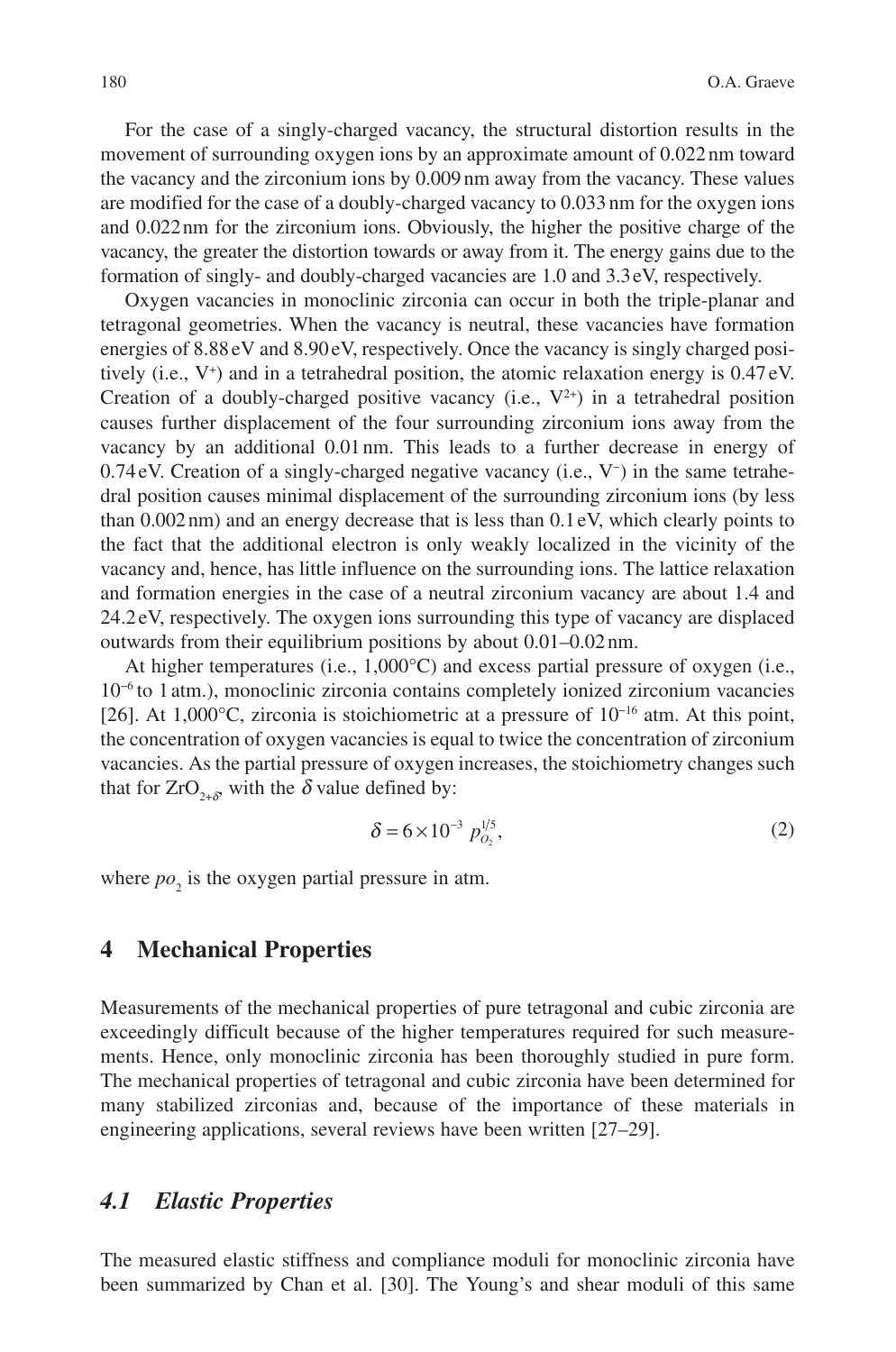|                                                     | $20^{\circ}$ C | $300^{\circ}$ C | $600^{\circ}$ C | $800^{\circ}$ C | $1,000^{\circ}$ C |
|-----------------------------------------------------|----------------|-----------------|-----------------|-----------------|-------------------|
|                                                     | 266            | 256             | 250             | 245             | 239               |
| $E_{_{\rm Voigt}} \nonumber\\ E_{_{\rm Reuss}}$     | 215            | 216             | 220             | 222             | 214               |
| $E_{\rm Hill}$                                      | 241            | 236             | 235             | 234             | 226               |
|                                                     | 104            | 99.1            | 96.8            | 94.9            | 92.6              |
| $G_{\mbox{\tiny{Voigt}}} \ G_{\mbox{\tiny{Reuss}}}$ | 83.4           | 83.2            | 84.7            | 85.3            | 82.4              |
| $G_{\rm Hill}$                                      | 93.6           | 91.1            | 90.7            | 90.1            | 87.5              |

**Table 4** Polycrystalline Young's and shear moduli for monoclinic zirconia in GPa (adapted from Chan et al. [30]

structure are given in Table 4 and were calculated using the Voigt, Reuss, and Hill approximations. The Voigt and Reuss approximations usually give the upper and lower bounds of these parameters. The maximum errors in these numbers are about 10% for most values, but can increase to greater than 20% for some of the transverse directions in the crystal.

For the monoclinic and tetragonal structures, the bulk modulus hovers around 150– 200 GPa. Cubic zirconia has higher bulk modulus somewhere around 171–288 GPa. The high-pressure phases have values around 224–273 GPa and 254–444 GPa, for the orthorhombic-I and orthorhombic-II phases, respectively.

## *4.2 Hardness*

The hardness for monoclinic zirconia is approximately 9.2 GPa [31] for samples with a density > 98% and 4.1–5.2 GPa [32] for samples with a density > 95% of theoretical, whereas hardness values for amorphous zirconia vary between 5 and 25 GPa [33]. The hardness increases slightly to values approaching 11 GPa for yttria-stabilized zirconia of 1.5 mol% yttria, which is stabilized in the tetragonal form [31]. Addition of larger amounts of yttria dopant results in hardness values approaching 15 GPa [34].

#### *4.3 Toughness*

The toughness of pure monoclinic zirconia is difficult to obtain because of problems encountered during sintering of these types of specimens. Generally, if a full density is desired for mechanical properties evaluation, the material needs to be heated to a temperature that is above the tetragonal-to-monoclinic transformation temperature (i.e., 1,471 K). This results in severe cracking upon cooling. However, there have been a few studies that have shown that nanocrystalline monoclinic zirconia can be sintered to full density at 1,273 K. In this case, microcracking during cooling can be avoided [35]. Unfortunately, these specimens have not been tested for toughness.

Experiments have been attempted with porous specimens of monoclinic zirconia and the fracture toughness has been extrapolated. A value of  $2.06 \pm 0.04$  MPa m<sup>1/2</sup> was found for a specimen of  $92.2 \pm 0.4\%$  relative density, from which a fracture toughness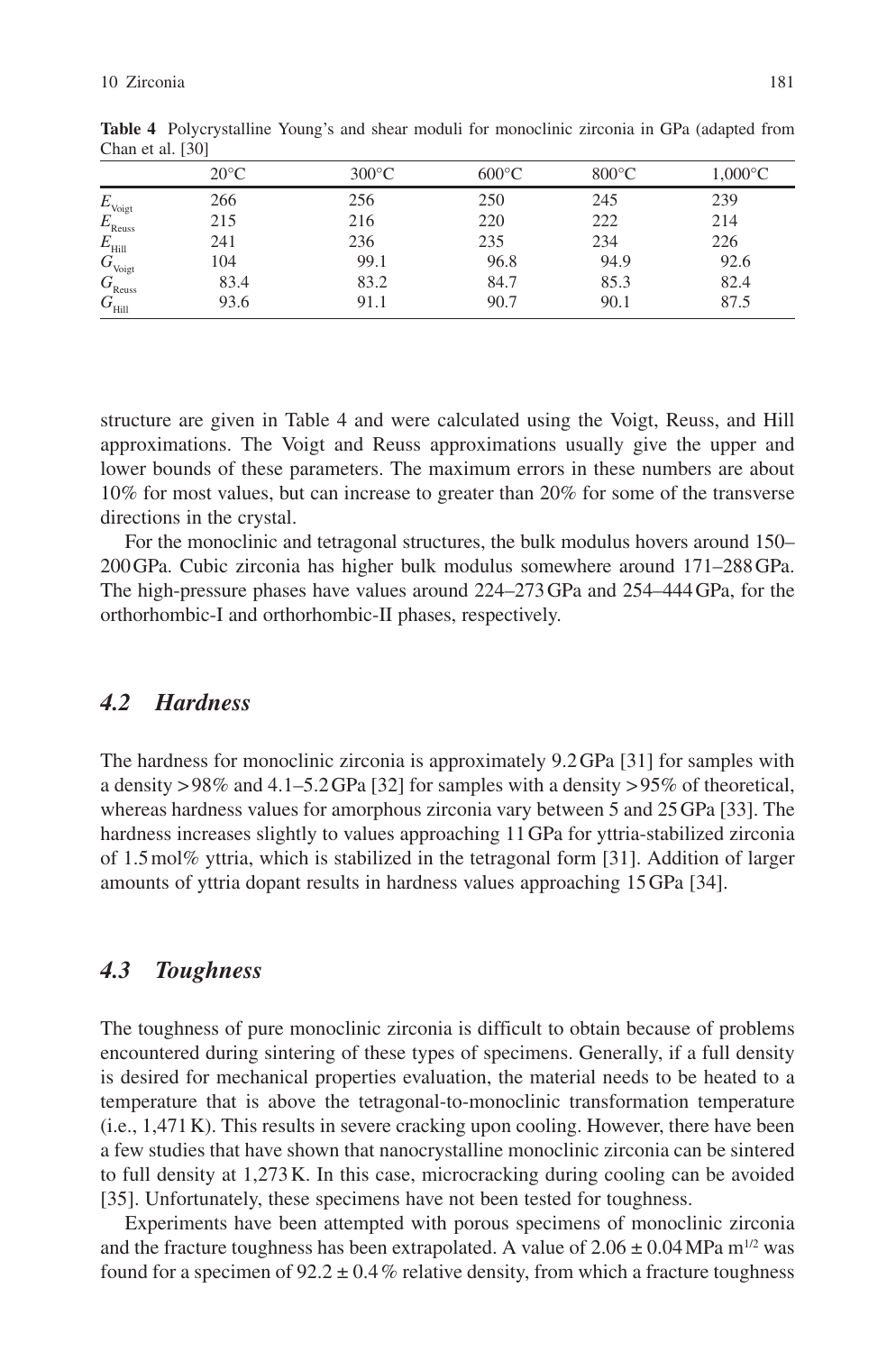of 2.6 MPa  $m^{1/2}$  was extrapolated for a specimen of full density [36]. Slightly higher numbers of  $3.7 \pm 0.3$  MPa $\cdot$ m<sup>1/2</sup> were found for specimens with > 95% density [32]. Evidently, the fracture toughness of this phase of zirconia is quite low. The toughness of cubic zirconia is also low, reported as 2.8 MPa  $m^{1/2}$  by Chiang et al. [37] and 1.8  $\pm$  $0.2 MPa \cdot m^{1/2}$  by Cutler et al. [32].

The addition of alloying elements such as  $Y^{3+}$ ,  $Ce^{3+}$ , and  $Mg^{2+}$  can result in stabilization of tetragonal zirconia, which results in an increase in the fracture toughness of the material via a process of transformation toughening. The addition of increasing amounts of the stabilizing elements results in the stabilization of the cubic phase, which does not have transformation-toughening behavior. Toughening requires the presence of the metastable tetragonal phase.

As can be seen in Fig. 10 [29], the fracture toughness in polycrystalline tetragonal zirconia (TZP) and partially-stabilized zirconia (PSZ) appears to reach a maximum. This indicates a transition from flaw-size control of strength to transformation-limited strength. Ranges of fracture toughness values for zirconia composites are given by Richerson [38].

The stability of the tetragonal structure can be controlled by three factors: the grain size [39, 40], the constraint from a surrounding matrix [41, 42], and the amount of dopant additions. Commonly, very small tetragonal particles are added as a reinforcing phase to a matrix of another material, which is usually brittle (i.e., pure cubic or monoclinic zirconia, alumina [43],  $Si<sub>3</sub>N<sub>4</sub>$  [44], and others [45]) as shown in Fig. 11a. This results in a higher overall toughness for the composite. For example, Gupta et al. [46] has shown that the addition of small tetragonal particles to a matrix of monoclinic zirconia results in an increment of the toughness to values between 6.07 and 9.07 MPa $\cdot$ m<sup>1/2</sup>, in contrast to the low numbers observed for pure monoclinic zirconia. A review on the transformation toughnening of several zirconia composites has been prepared by Bocanegra-Bernal and Diaz De La Torre [42].

This toughening mechanism is associated with the increase in volume upon transformation to the monoclinic phase. Since the monoclinic phase occupies a larger volume compared with the tetragonal phase, it forces closure of any propagating cracks, greatly diminishing the catastrophic failure of the material due to fracture [47]. In addition, the transformation from tetragonal to monoclinic results in energy absorption that blunts the crack.

The transformation is induced by an applied stress on the material. Initially, a ceramic composite may contain a crack that begins to propagate upon application of

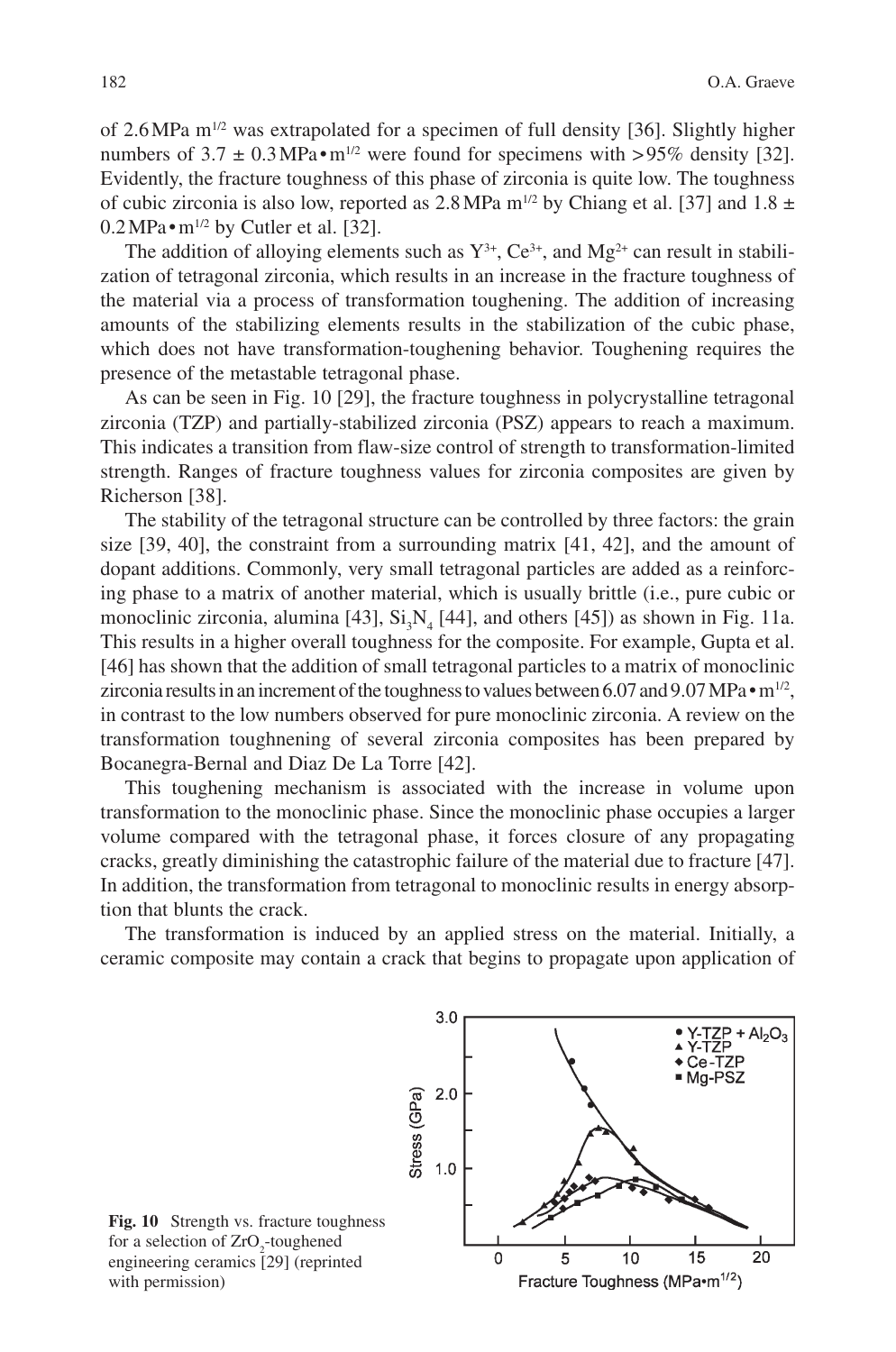

**Fig. 11** Transformation toughening mechanism in a composite that contains small tetragonal zirconia particles

a stress (Fig. 11a). If the composite contains metastable tetragonal particles, the large stresses at the tip of the crack can force the tetragonal-to-monoclinic transformation of these particles increasing the volume of material in the region of the crack and forcing crack closure (Fig. 11b). The positive change in volume during the transformation is small but significant. If the positive change in volume is large, it can result in fragmentation of the material. On the other hand, a negative change in volume will not result in strains that promote crack closure. Hence, zirconia is quite unique in that the monoclinic and tetragonal structures are very close in density such that exaggerated volume increases are avoided during transformation. As the amount of dopant is increased, the stability of the tetragonal phase is higher and the transformation becomes more sluggish.

Indeed, Bravo-Leon et al. [31] and Sakuma et al. [34] have found that the toughness is higher for samples with yttria concentrations lower than the typical 3 mol% used for this material. Fracture toughness values of  $16-17$  MPa m<sup>1/2</sup> were reached by Bravo-Leon et al. for a 1 mol% yttria specimen with a grain size of 90 nm and a 1.5 mol% yttria specimen with a grain size of 110 nm. This can be attributed to the lower stability of the tetragonal phase with low dopant concentrations, which easily transforms to the monoclinic phase upon application of the stress.

#### *4.4 Creep*

Using the strain rate data shown in Fig. 12, the activation energy for creep in monoclinic zirconia has been found to be  $Q_c \approx 330-360 \text{ kJ}$  mol<sup>-1</sup> [48, 49]. The measured stress exponent, *n*, from equation:

$$
\dot{\varepsilon} = A \frac{Gb}{kT} \left(\frac{b}{d}\right)^p \left(\frac{\sigma}{G}\right)^n D,
$$
\n(3)

was found to be 1.7 by Roddy et al. [48] and 2.3–2.5 by Yoshida et al. [49]. In this equation, *A* is a constant, *G* is the shear modulus, *b* is the Burger's vector, *d* is the grain size,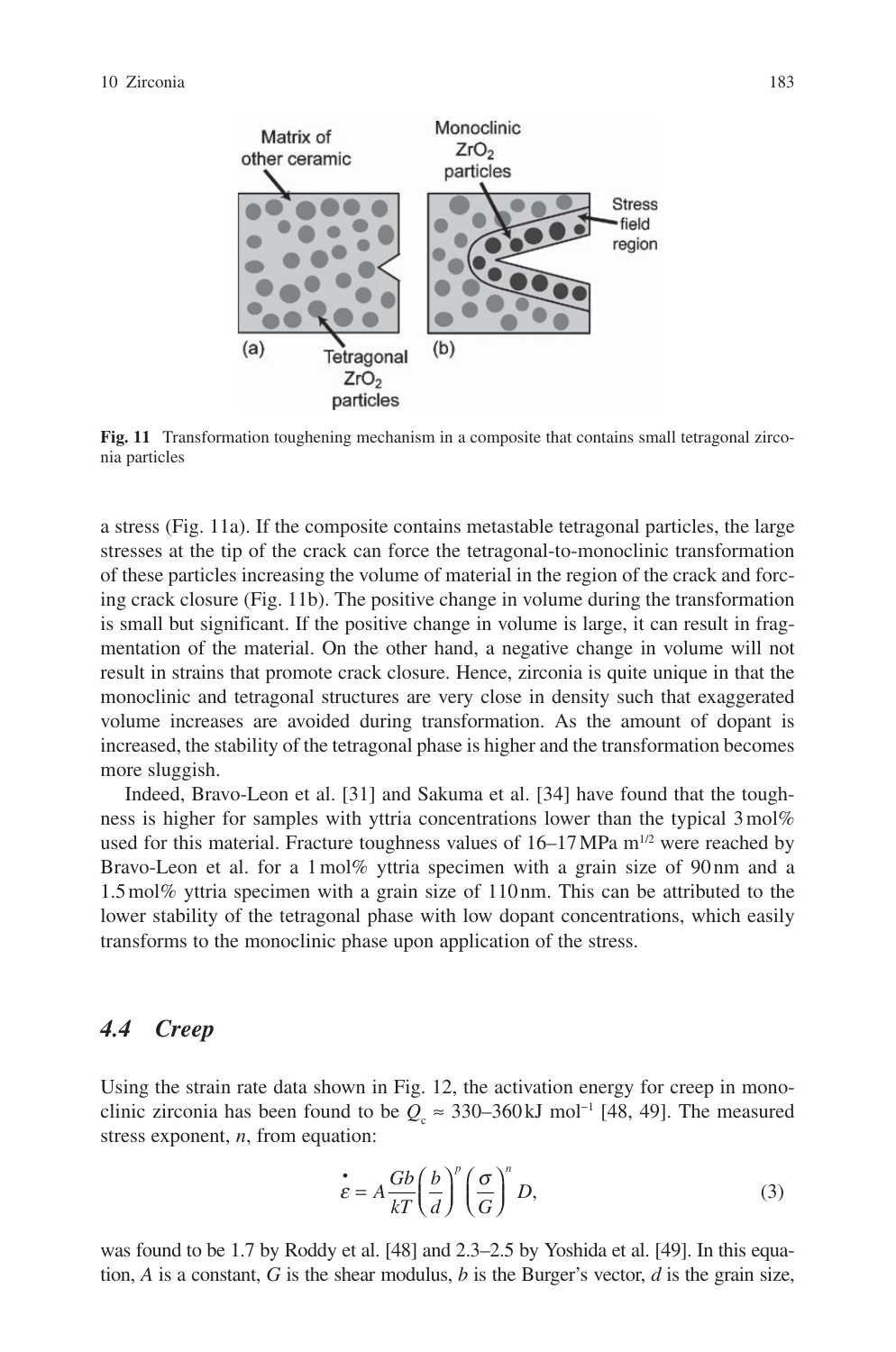

**Fig. 12** Stress dependence of monoclinic zirconia during creep deformation (adapted from Roddy et al. [48] and Yoshida et al. [49])

 $\sigma$  is the applied stress, *p* is the grain size exponent, *n* is the stress exponent, and *D* is the diffusion coefficient. The value by Roddy et al. is intermediate between diffusional creep  $(n = 1)$  and superplastic deformation  $(n = 2)$ , but closer to superplastic deformation, whereas the values by Yoshida et al. are higher than both, but close to the stress exponent for superplastic deformation. The grain size exponent, *p*, was found to be 2.8 by Roddy et al., which is closer to  $p = 3$  for Coble creep (lattice diffusion) than  $p = 2$  for superplastic or Nabarro-Herring creep (grain boundary diffusion). However, Yoshida et al. found values between 2.4 and 2.5. From the exponents found in both studies, it is likely that creep deformation in monoclinic zirconia is due to superplastic deformation.

#### **5 Electronic Properties**

Cubic zirconia doped with oxides such as  $Y_2O_3$  or CaO is the material of choice for many high temperature applications because of its extremely high ionic conductivity at intermediate and high temperatures. A review on the properties of these specialized rare-earth stabilized zirconia materials has been prepared by Comins et al. [50].

The oxygen pressure dependence of the conductivity in tetragonal zirconia can be seen in Fig. 13 [51]. This material is a mixed electronic and ionic conductor with a large ionic contribution except at very high temperatures or very low oxygen partial pressures. The electronic component of the conductivity arises from doubly-charged oxygen vacancies at lower oxygen pressures and a temperature of 1,400°C. Other contributions to conductivity are difficult to determine. The movement of oxygen vacancies can take place along two directions for the tetragonal structure: within the  $x-y$  plane along the [110] direction or perpendicular to this plane along the [001] direction. In both directions, the O–O distances are very similar (0.2640 nm within the  $(x, y)$  plane and 0.2644 nm in the direction perpendicular to that plane) [25]. From these numbers, it would appear that there is no preferential direction for diffusion.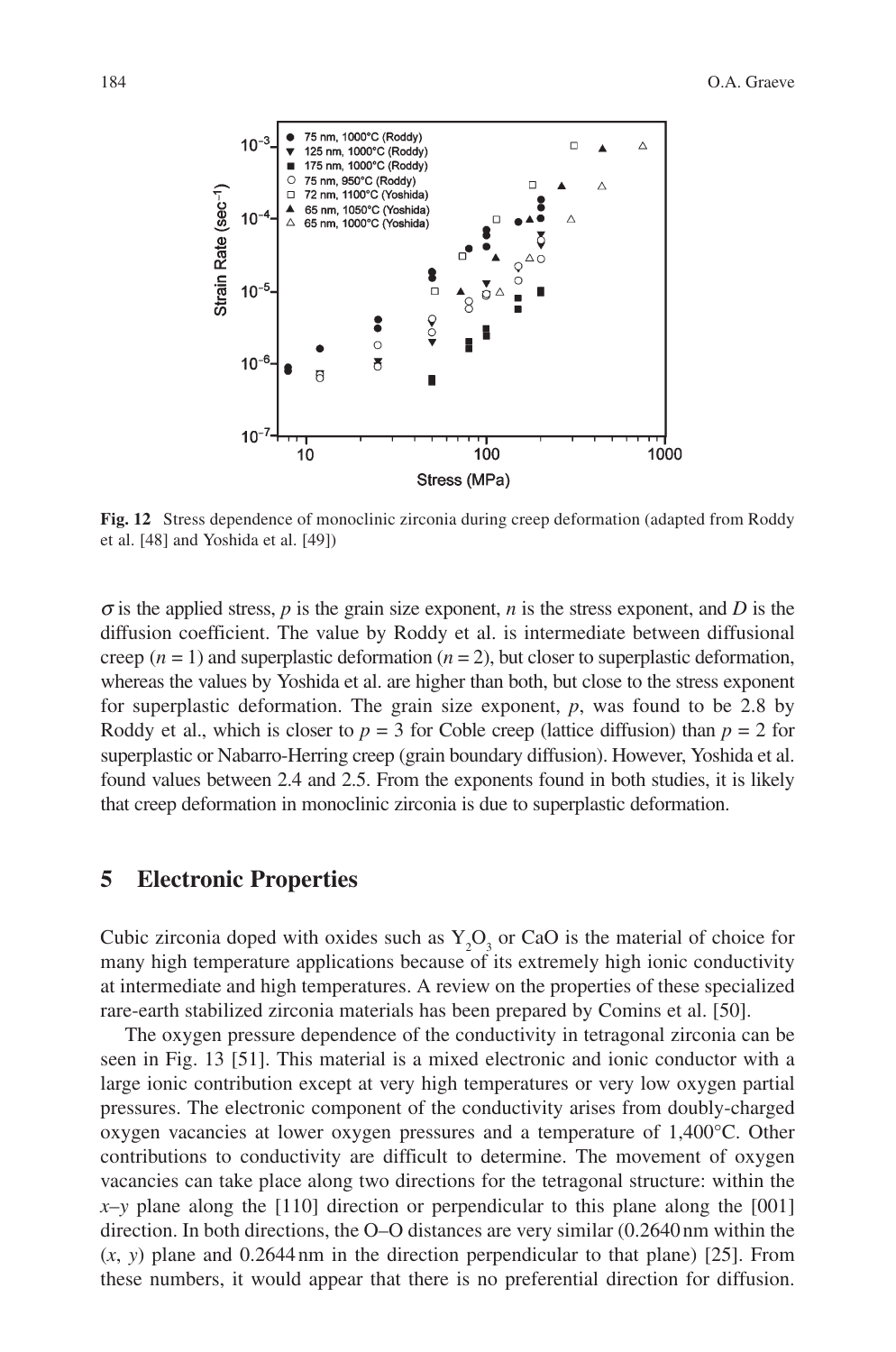

**Fig. 13** Conductivity isotherms for tetragonal zirconia as a function of oxygen pressure [51] (reprinted with permission)

However, the diffusion process is controlled by the Zr–Zr distance and not by the O–O distance, since the vacancy must move between two such ions to diffuse. Along the two relevant directions, these distances are 0.3655 nm for the [110] direction and 0.3645 nm for the [001] direction. The diffusion barriers for movement of a neutral vacancy along [110] and [001] are 1.35 and 1.43 eV, respectively. This is expected from the fact that there is a smaller gap between zirconium ions along the [001] direction. Hence, diffusion along this direction proves to be more difficult. The diffusion barriers for movement of a doubly-charged vacancy along the two relevant directions are 0.22 and 0.61 eV, respectively. Again, movement along the [001] direction proves to be more difficult. This can be visualized in Fig. 14 [6].

Monoclinic zirconia is both an electron and ion conductor depending on the temperature and oxygen pressure (Fig. 15) [52–54]. At low pressures, it exhibits ntype behavior in which the charge carriers are double-charged oxygen vacancies, while at higher pressures it exhibits p-type behavior in which the charge carriers are singly-ionized oxygen interstitials. The transition from n-type to p-type is established by the change in sign of the conductivity curve. Assuming the -1/6 and 1/5 dependences in the two regions are good fits to the data, the total conductivity at  $1,000^{\circ}$ C can be represented by:

$$
\sigma_{1,000^{\circ}\text{C}} \cong 8.5 \times 10^{-5} p_{O_2}^{1/5} + 1.1 \times 10^{-9} p_{O_2}^{1/6} + 3.2 \times 10^{-6}.
$$
 (4)

In addition, Vest et al. [53] determined the hole mobility at  $1,000^{\circ}$ C to be  $\mu_{1,000^{\circ}C} = 1.4 \times 10^{-6}$  cm<sup>2</sup> • V<sup>-1</sup> • s<sup>-1</sup>.

If the pressure is kept constant and the temperature is increased, the conductivity also increases (see Fig. 4 of Kumar et al. [52]). At lower temperatures (< 600°C), conductivity is predominantly ionic, and at higher temperatures  $(>700^{\circ}C)$ , it is predominately electronic. Between 600 and 700°C, both ionic and electronic conductivities are seen in this material. Values of the activation energies required for each type of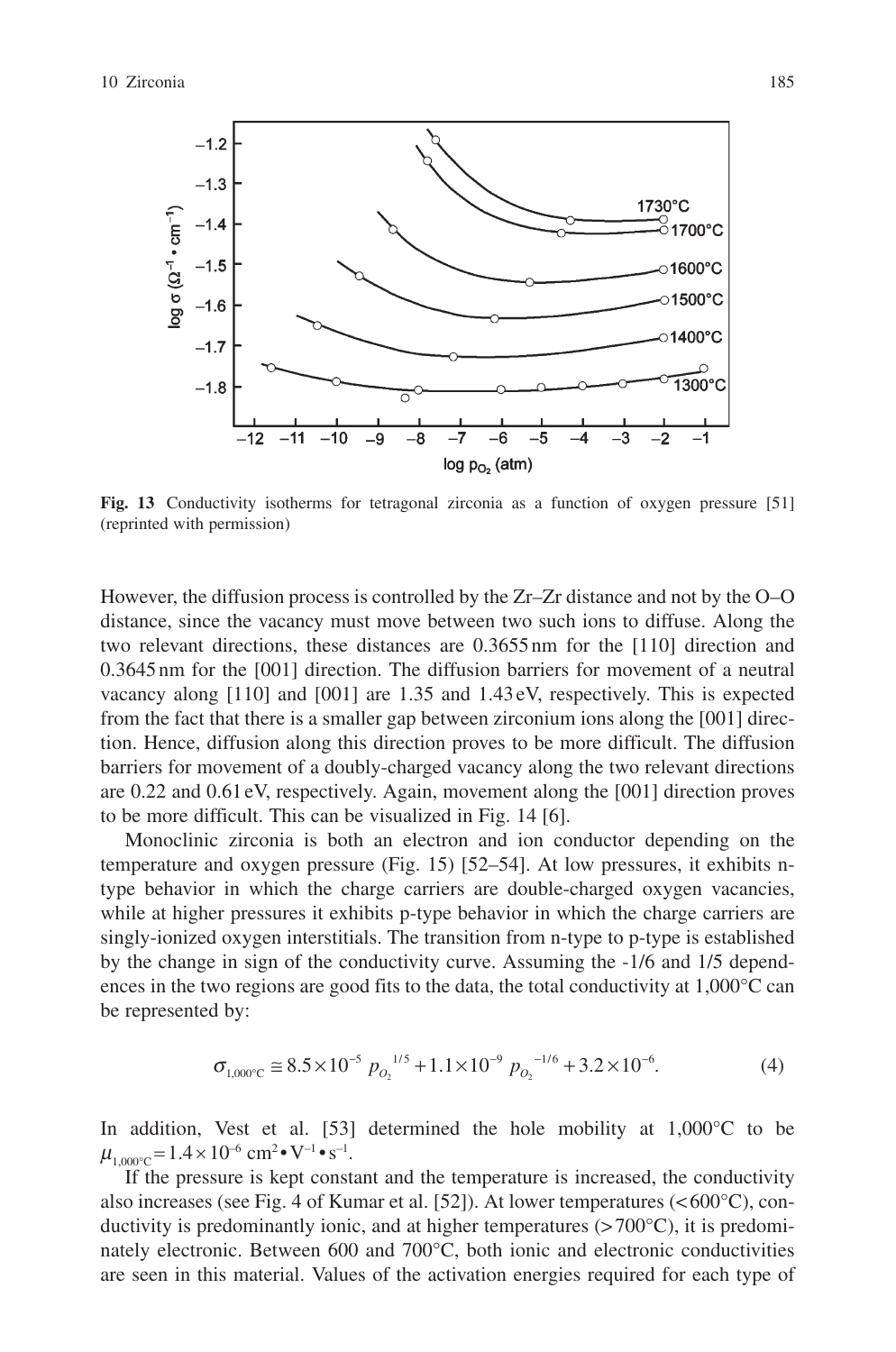

**Fig. 14** Simplified representation of possible diffusion mechanism for oxygen atoms in tetragonal zirconia. (**a**) Tetragonal cell with two octahedral empty sites, marked with *black squares* 1 and 2, (**b**) Position of oxygen 1 during its motion past the zirconium 1–3 face, (**c**) possible off-centered position for oxygen 1 inside octahedral site 1 (adapted from [6])



**Fig. 15** Oxygen pressure dependence of total conductivity for monoclinic zirconia at 990°C (adapted from Kumar et al. [52] and Vest et al. [53])

conductivity are still a matter of controversy because of the complexity of the conduction processes. Earlier values include numbers such as 3.56 eV for n-type conductivity and 0.86 eV for p-type conductivity [55].

The conductivity of two high-pressure phases of zirconia is shown in Fig. 16 [56]. The discontinuities in the conductivity occur approximately at 1,000°C for the sample at 16.5 GPa and 1,050°C for the sample at 18.0 GPa. At the higher temperatures, the conductivity corresponds to a so-called "cubic" high-pressure and high-temperature phase of zirconia, although its exact nature was not determined by Ohtaka et al. [56].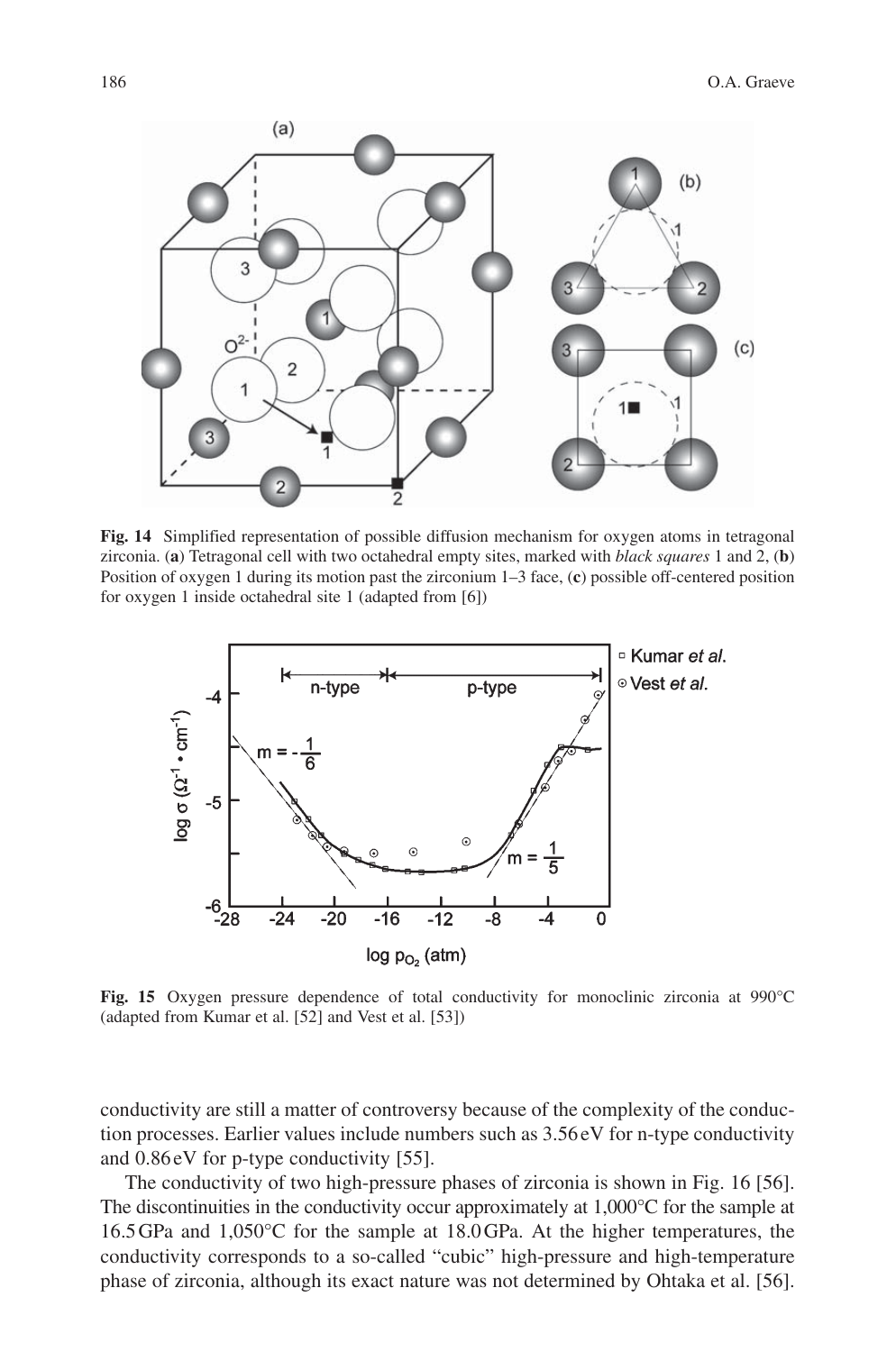

**Fig. 16** Electrical conductivity of pure cubic zirconia at (a) 16.5 GPa and (b) 18 GPa [56] (reprinted with permission)

At the lower temperatures, the conductivity corresponds to the orthorhombic-II phase. From the Arrhenius plots in the figure, approximate activation energies for conduction can be obtained. For the "cubic" phase, the activation energies are 8.80 and 0.60 eV at pressures of 16.5 and 18.0 GPa, respectively, while for the orthorhombic-II phase they are 0.72 and 0.40 eV for the two pressures studied.

## **6 Diffusion Coefficients**

Diffusion in zirconia is closely linked to ionic conductivity. Consequently, some diffusion data has already been presented in Sect. 5. This section will include additional results particularly for monoclinic zirconia. Oxygen self-diffusion at a pressure of 300 Torr, as determined by testing zirconia spheres of diameters between  $75$  and  $105 \mu m$ , behaves as shown in Fig. 17 [57], where *D* is the diffusion coefficient, t is time, and *a* is the sphere radius. At a pressure of 700 Torr, the behavior changes to that shown in Fig. 18 [58]. In this case  $D^*$  is the self-diffusion coefficient and the rest of the terms are as defined before, with  $a = 100-150 \,\mu m$ . Both of these experiments were performed in an oxygen atmosphere of 18O–16O. The self-diffusion coefficients calculated from the diffusion data obey Arrhenius expressions as illustrated in Fig. 19 [57, 58]. The linear fits describing the diffusion coefficient at 300 and 700 Torr, are given by:

$$
P = 300 \text{ Torr}: D\left(\frac{\text{cm}^2}{s}\right) = 9.73 \pm 1.4 \times 10^{-3} \exp\left\{-\frac{56.0 \pm 2.4 \text{ kcal/mol}}{RT}\right\}
$$
(5)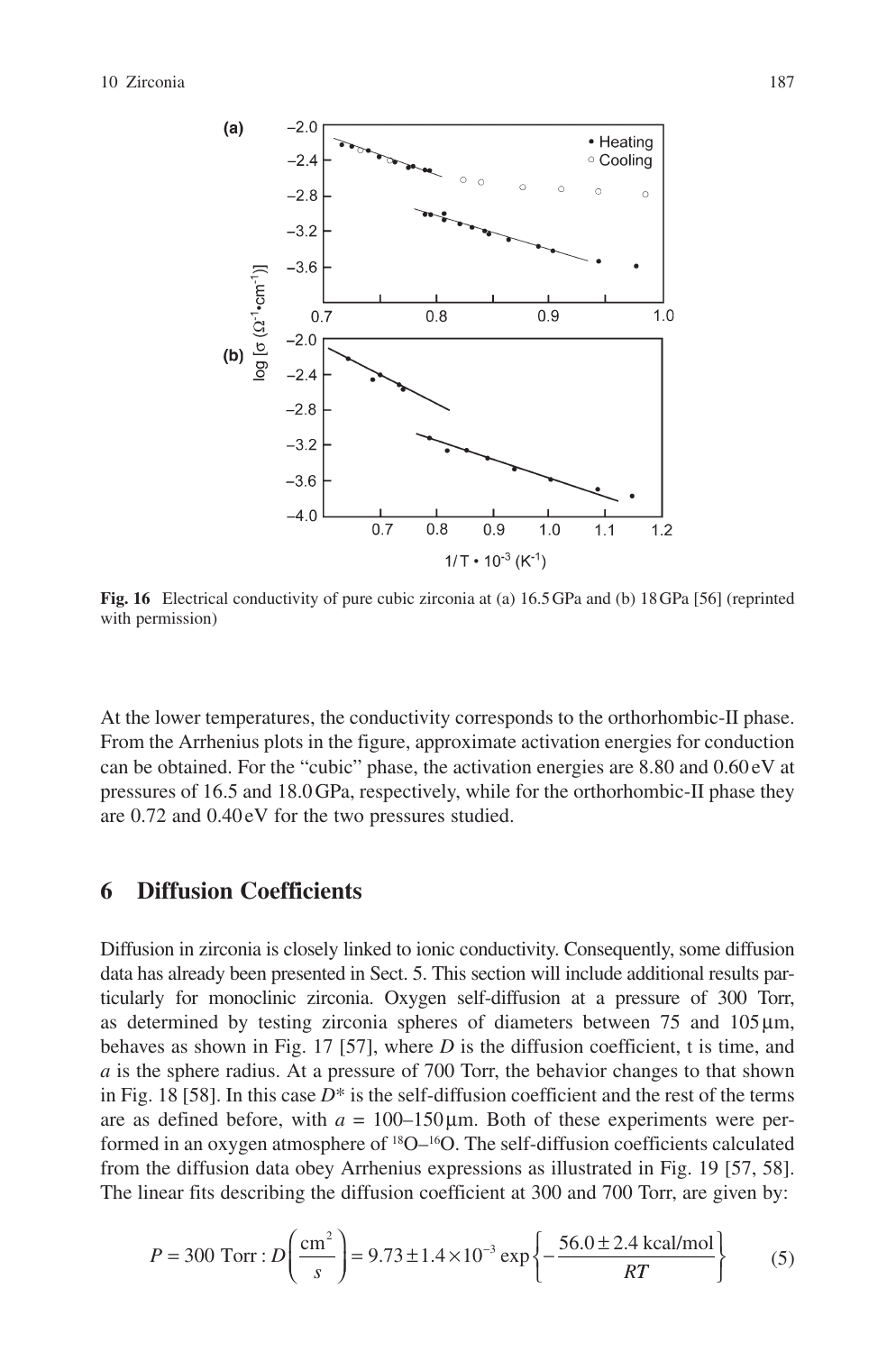

**Fig. 17** Oxygen diffusion in monoclinic zirconia spheres at 300 Torr [57] (reprinted with permission)



**Fig. 18** Oxygen diffusion in monoclinic zirconia spheres at 700 Torr [58] (reprinted with permission)

$$
P = 700 \text{ Torr: } D\left(\frac{\text{cm}^2}{s}\right) = 2.34 \times 10^{-2} \exp\left\{-\frac{45300 \pm 1200 \text{ cal/mol}}{RT}\right\}.
$$
 (6)

According to Ikuma et al. [59], surface diffusion and lattice diffusion should be separated and result in the following diffusion coefficients:

$$
D_{\text{surface}}\left(\text{cm}^2/\text{s}\right) = 5.84 \times 10^{-12} \exp\left\{-\frac{75.3 \text{ kJ/mol}}{RT}\right\} \tag{7}
$$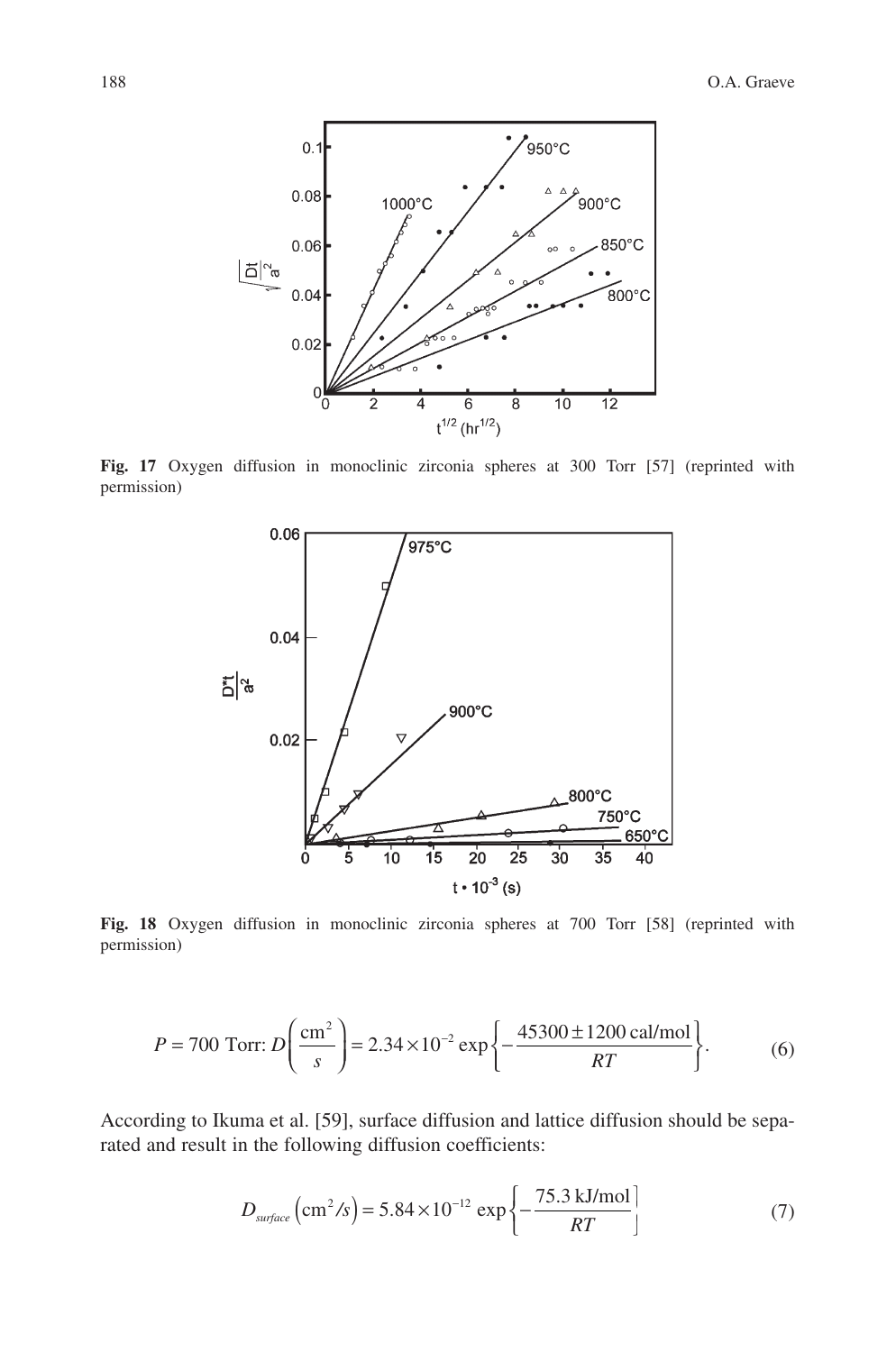**Fig. 19** Arrhenius plot of oxygen self-diffusion in monoclinic zirconia (adapted from Madeyski and Smeltzer [57] and Keneshea and Douglass [58])



$$
D_{lattice}\left(\text{cm}^2/\text{s}\right) = 4.84 \times 10^{-12} \exp\left\{-\frac{87.0 \text{ kJ/mol}}{RT}\right\}.
$$
 (8)

These two expressions are not that very different. Hence, the macroscopic diffusion behavior of monoclinic zirconia can be approximated by lattice diffusion, while surface diffusion can be ignored.

Diffusion in pure tetragonal and cubic zirconia is experimentally challenging because it requires the higher temperatures at which the two phases are stable. However, simulations at temperatures between 1,273 and 2,673 K have been performed on cubic zirconia, showing noticeable, but not large, oxygen ion diffusion along the grain boundaries and a significant energy barrier to movement from the grain boundaries into the bulk, although at higher temperatures diffusion is obviously enhanced. However, even at higher temperatures, diffusion along the grain boundary is not as favorable as that across the grain boundary [60].

#### **7 Phase Transitions and the Processing of Zirconia**

Upon heating, the monoclinic phase in zirconia starts transforming to the tetragonal phase at 1,461 K, peaks at 1,471 K, and finishes at 1,480 K. On cooling, the transformation from the tetragonal to the monoclinic phase starts at 1,326 K, peaks at 1,322 K, and finishes at 1,294 K, exhibiting a hysteresis behavior that is well known for this material [61–65]. This transformation can also be affected by irradiation with heavy ions, such as 300 MeV Ge [66] and 340 keV Xe [67].

The tetragonal phase transforms to the cubic fluorite structure at  $2584 \pm 15$  K [68]. This transformation temperature has been found to be dependent on the atmosphere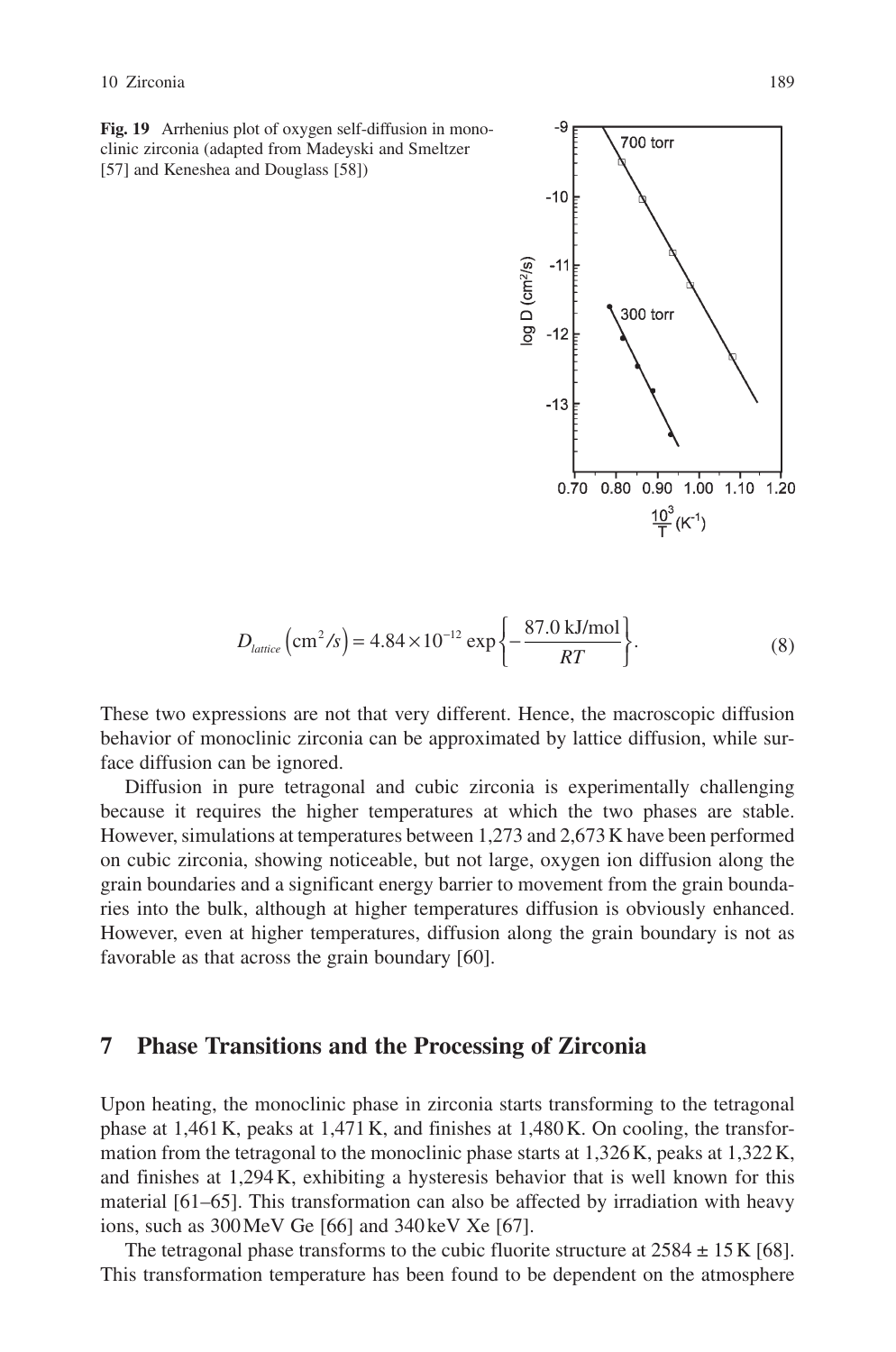in which the transformation is taking place [6]. In a reducing atmosphere, the transformation takes place at approximately 2,323 K, and in a neutral atmosphere, it takes place at approximately 2,563 K, which is in proximity to the highly accurate value found by Navrotsky et al. [68]. Continued heating of the material results in melting at a temperature of 2,963 K [63]. The phase stability as a function of pressure for this material in its pure form is shown in Fig. 20 [7].

The practical use of pure zirconia is restricted by the monoclinic to tetragonal transformation, as this transformation causes cracking and sometimes complete disintegration of the specimen. Depending on the orientation of the particular grain that is undergoing the transformation, there is a maximum strain in the lattice of ∼4% [29], which is quite significant and promotes failure of the specimen when undergoing heating and cooling cycles.

This transformation has many characteristics of martensitic transformations in metals, with definite orientation relationships between the two structures. The orientation relationships conform to the following [69–71]:

$$
(100)m ||(110)bot and [010]m ||[001]bot,and by twinning (100)m ||(110)bot and [001]m ||[001]bot (9)
$$

where m and t represent the monoclinic and tetragonal phases, and bct refers to the body-centered tetragonal structure. Possible variants of these twin relationships for small tetragonal particles are shown in Fig. 21. In this figure, the hashed areas represent the transformed monoclinic phase and the unhashed areas represent the



**Fig. 20** Pressure–temperature phase diagram of zirconia [7] (reprinted with permission)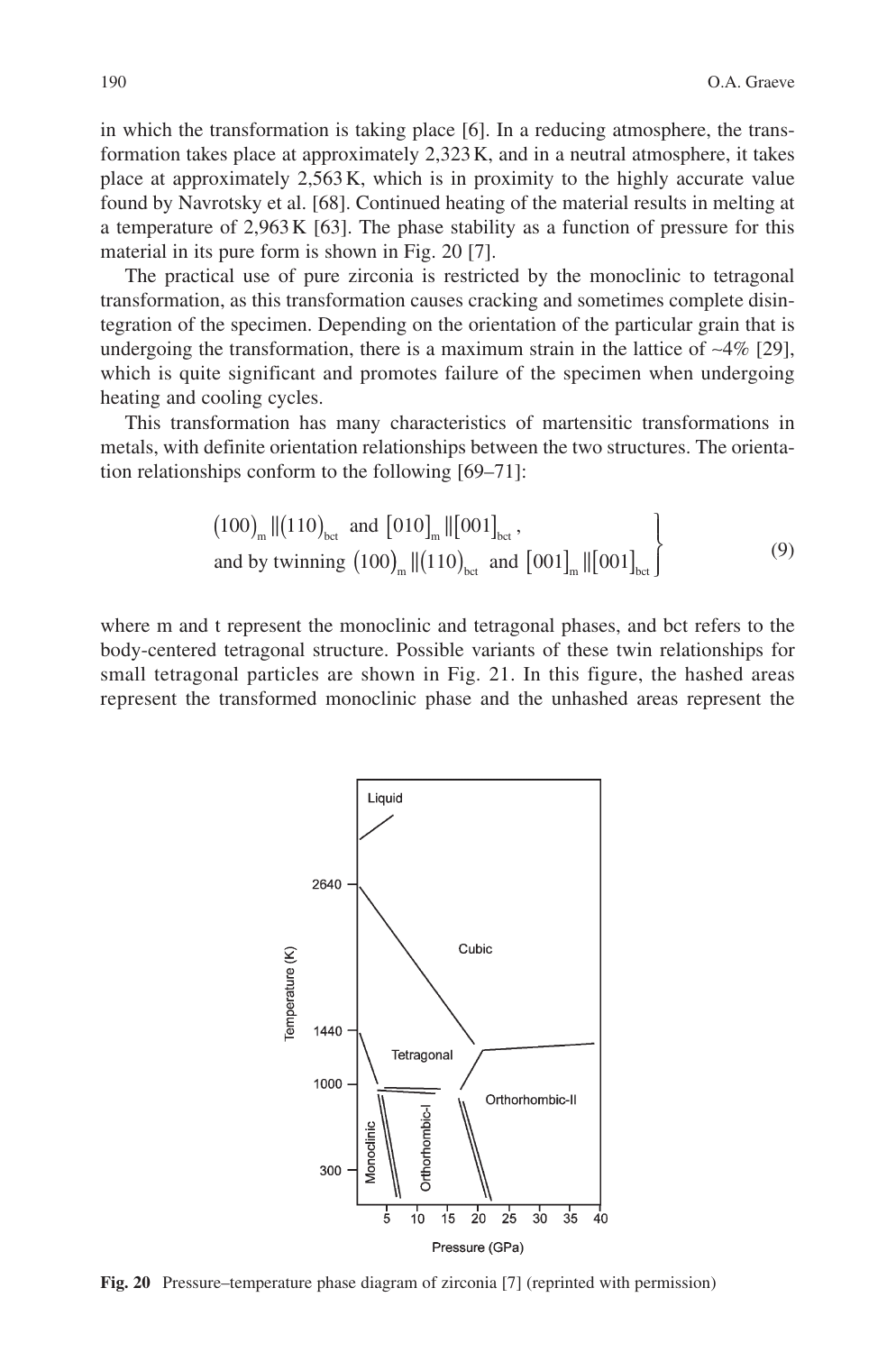

**Fig. 21** The four possible arrangements of twin-related variants together with the range of strain values predicted for the directions indicated (adapted from Kelly [76])

untransformed tetragonal phase. As the transformation progresses, the entire particle eventually forms the stable monoclinic phase for this material. The transformation progresses in two stages. The first stage involves a displacive transformation with small shifts of the atoms and the second stage involves a martensitic transformation in which both structures remain almost unchanged [72]. It is this latter transformation that has been studied the most thoroughly [73–75].

To avoid this destructive transformation, stabilization of the tetragonal and cubic structures of zirconia can be done at room temperature by the addition of trivalent dopant ions such as  $Y^{3+}$  and  $Ce^{3+}$ , divalent dopant ions such as  $Ca^{2+}$ , or tetravalent dopant ions. Doping of zirconia has enormous consequences not only for the mechanical properties of this material, but also for the electronic properties. In particular,  $Y^{3+}$ has a large solubility range in zirconia and can be used to stabilize both the tetragonal and cubic phases. To maintain charge neutrality, one oxygen vacancy must be created for each pair of dopant cations that are added to the structure. This results in large increases in ionic conductivity. Stabilization of the tetragonal and cubic structures requires differing amounts of dopants. The tetragonal phase is stabilized at lower dopant concentrations. The cubic phase is stabilized at higher dopant concentrations, as shown in the room temperature region of the  $ZrO<sub>2</sub>-Y<sub>2</sub>O<sub>3</sub>$  phase diagram in Fig. 22 [77]. At higher  $Y_2O_3$  doping, the material exhibits an ordered  $Zr_3Y_4O_{12}$  phase at 40 mol%  $Y_2O_3$ , a eutectoid at a temperature <400 °C at a composition between 20 and 30 mol%  $Y_2O_3$ , a eutectic at 83  $\pm$  1 mol%  $Y_2O_3$ , and a peritectic at 76 $\pm$ 1 mol%  $Y_2O_3$ [78]. Other zirconia phase diagrams have been developed by Stubican and Ray for  $ZrO_2$ –CaO [79], Grain for  $ZrO_2$ –MgO [80], Cohen and Schaner for  $ZrO_2$ –UO<sub>2</sub> [81], Mumpton and Roy for  $\rm ZrO_{2}-ThO_{2}$  [82], Barker et al [83] for  $\rm ZrO_{2}-Sc_{2}O_{3},$  and Duwez and Odell for  $ZrO_2$ –CeO<sub>2</sub> [84], among others.

As mentioned briefly in Sect. 4, another way of stabilizing the tetragonal structure at room temperature is the formation of nanocrystalline powders or nanograined sintered specimens. To obtain powders of dense PSZ compacts at room temperature, the material has to contain crystals or grains below a certain critical size, which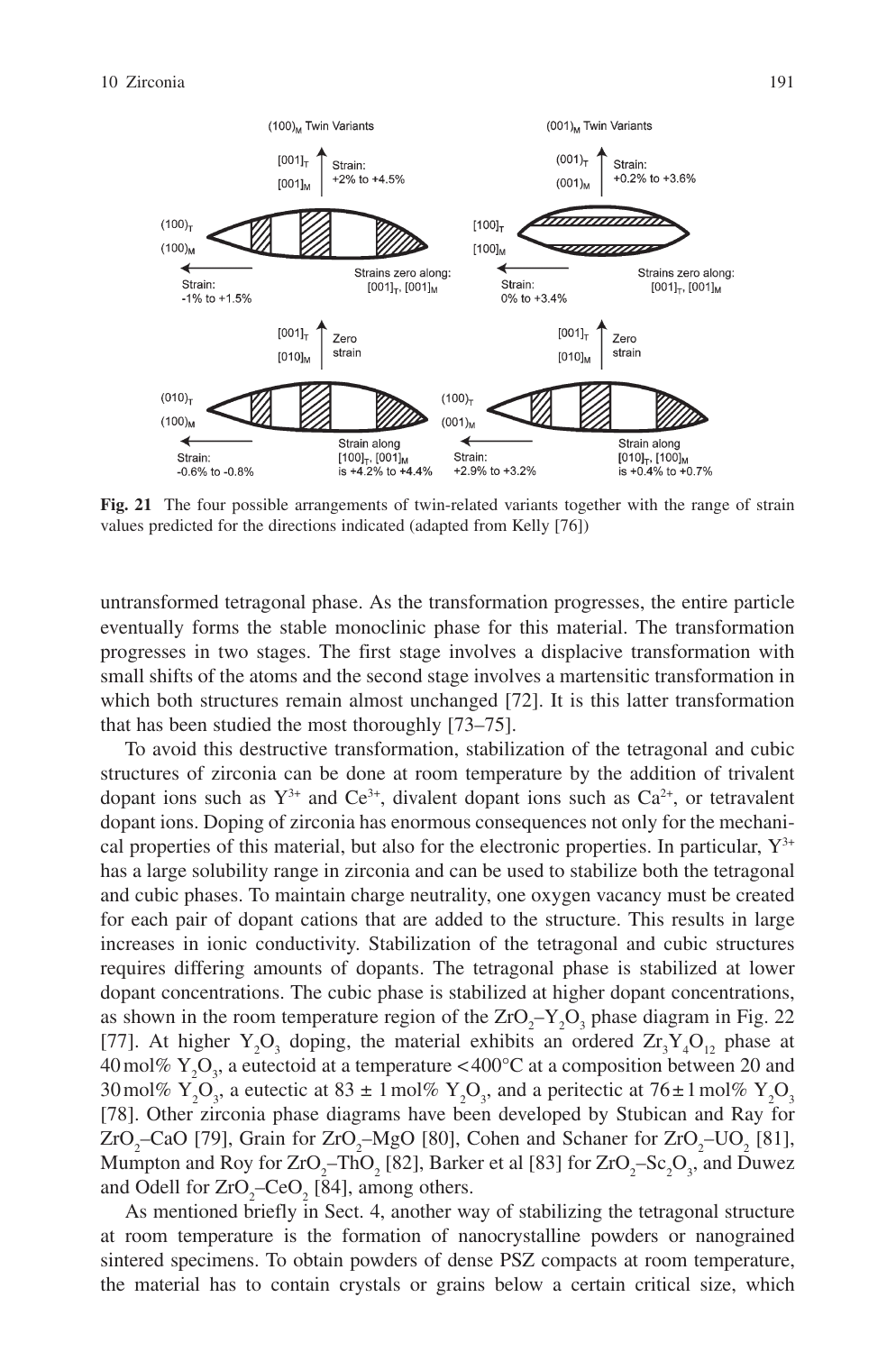

**Fig. 22** Zirconia-rich end of the yttria-zirconia phase equilibrium diagram [77] (reprinted with permission)

increases as the dopant concentration increases. The critical size is 22.6 (also found to be ∼18 nm by Chraska et al. [85] and 15.3 nm by Garvie [86]), 41.7, 67, and 93.8 nm for yttria doping concentrations of 0, 0.5, 1.0, and 1.5 mol% [87]. The values decrease with increasing dopant concentration, consistent with the fact that yttria is a tetragonalphase stabilizer. Changes in the transformation temperature with dopant concentration and crystallite size are shown in Fig. 23 [87], where it can be seen that the transformation temperature decreases with decreasing crystallite size and increasing dopant concentration. The dotted lines represent theoretical curves calculated according to:

$$
T_{\text{transformation}} = \frac{\Delta H_{\text{vol}} + \frac{10\Delta h_{\text{surf}}}{d_{\text{critical}}}}{\Delta S_{\text{vol}} + \frac{10\Delta s_{\text{surf}}}{d_{\text{critical}}}},
$$
(10)

where  $\Delta H$ <sub>vol</sub> is the volumetric heat of transformation,  $\Delta h$ <sub>surf</sub> is the surface enthalpy difference,  $d_{\text{critical}}$  is the critical crystallite size to stabilize the tetragonal phase at room temperature,  $\Delta S$ <sub>vol</sub> is the volumetric entropy of transformation, and  $\Delta S$ <sub>surf</sub> is the surface entropy difference. The solid curves are from the standard  $ZrO<sub>2</sub>-Y<sub>2</sub>O<sub>3</sub>$  phase diagram (Fig. 22). The solid circles represent experimental data on samples that happened to have crystallite sizes close to those for which the theoretical curves were calculated.

The stabilization of the tetragonal phase at room temperature due to a decrease in the crystallite size has been attributed to a surface energy difference and roughly obeys the relationships [88]:

$$
\frac{1}{d_{\text{critical}}} = -\frac{\Delta H_{\infty} T}{6\Delta \gamma T_b} + \frac{\Delta H_{\infty}}{6\Delta \gamma} \text{ (for powders)}
$$
\n(11)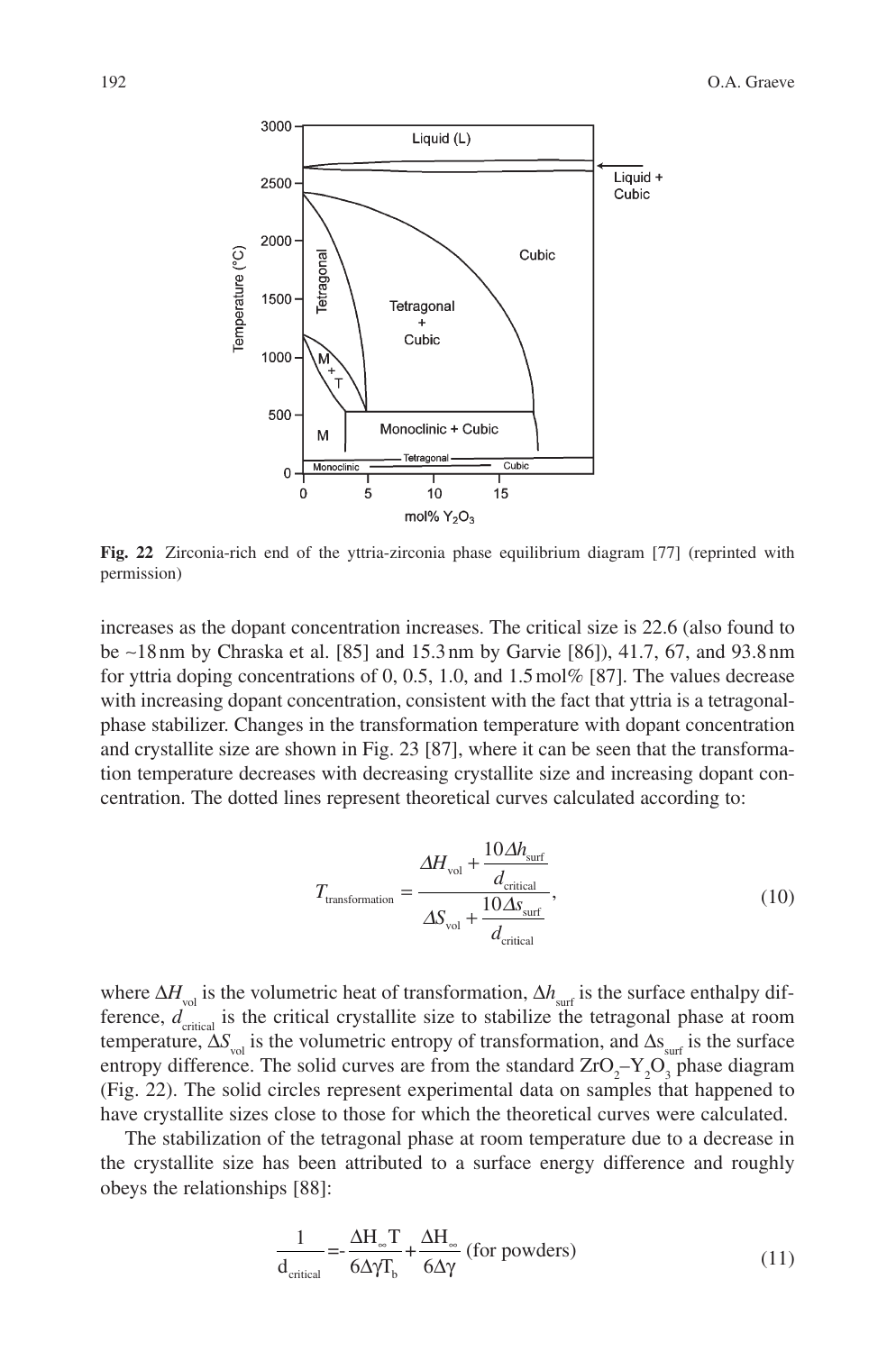

**Fig. 23** Phase diagram representation of the crystallite size and yttria concentration dependency of the tetragonal-to-monoclinic transformation temperature [87] (reprinted with permission)

$$
\frac{1}{d_{\text{critical}}} = -\frac{\Delta H_{\infty} T}{6\Delta \Sigma T_{b}} + \frac{\Delta H_{\infty} + \Delta U_{\text{se}}}{6\Delta \Sigma} \text{ (for sintered pellets)}
$$
(12)

where  $d_{\text{critical}}$  is the critical crystallite/grain size,  $\Delta H_{\infty}$  is the enthalpy of the tetragonalto-monoclinic phase transformation in a sample with infinite crystallite/grain size, *T* is the temperature of transformation,  $\Delta \gamma$  is the difference in surface energy in powder crystallites,  $\Delta \Sigma$  is the difference in interfacial energy in sintered pellets,  $T_{\text{b}}$  is the transformation temperature for an infinitely large-grained sample, and  $\Delta U_{\text{S}}$  is the strain energy involved in the transformation. From these equations, it can be seen that the same material in the solid form has a lower transformation temperature than in the powder form. This difference is due to the strain energy,  $\Delta U_s$ , involved in the transformation, which is present only in the pellets since there is a requirement for geometric compatibility that is not present in the powders.

#### **References**

- 1. G. Stapper, M. Bernasconi, N. Nicoloso, and M. Parrinello, Ab initio study of structural and electronic properties of yttria-stabilized cubic zirconia, *Phys. Rev. B*, **59**(2), 797–810 (1999).
- 2. J.K. Dewhurst and J.E. Lowther, Relative stability, structure, and elastic properties of several phases of pure zirconia, *Phys. Rev. B*, **57**(2), 741–747 (1998).
- 3. P. Li, I.-W. Chen, and J.E. Penner-Hahn, Effect of dopants on zirconia stabilization An X-ray absorption study: I, trivalent dopants, *J. Am. Ceram. Soc.* **77**(1) 118–128 (1994).
- 4. D.W. Richerson, *Modern Ceramic Engineering Properties, Processing, and Use in Design 3/e*, Taylor and Francis Group, Boca Raton, 2006, p 30.
- 5. S.-M. Ho, On the structural chemistry of zirconium oxide, *Mater. Sci. Eng.* **54**, 23–29 (1982).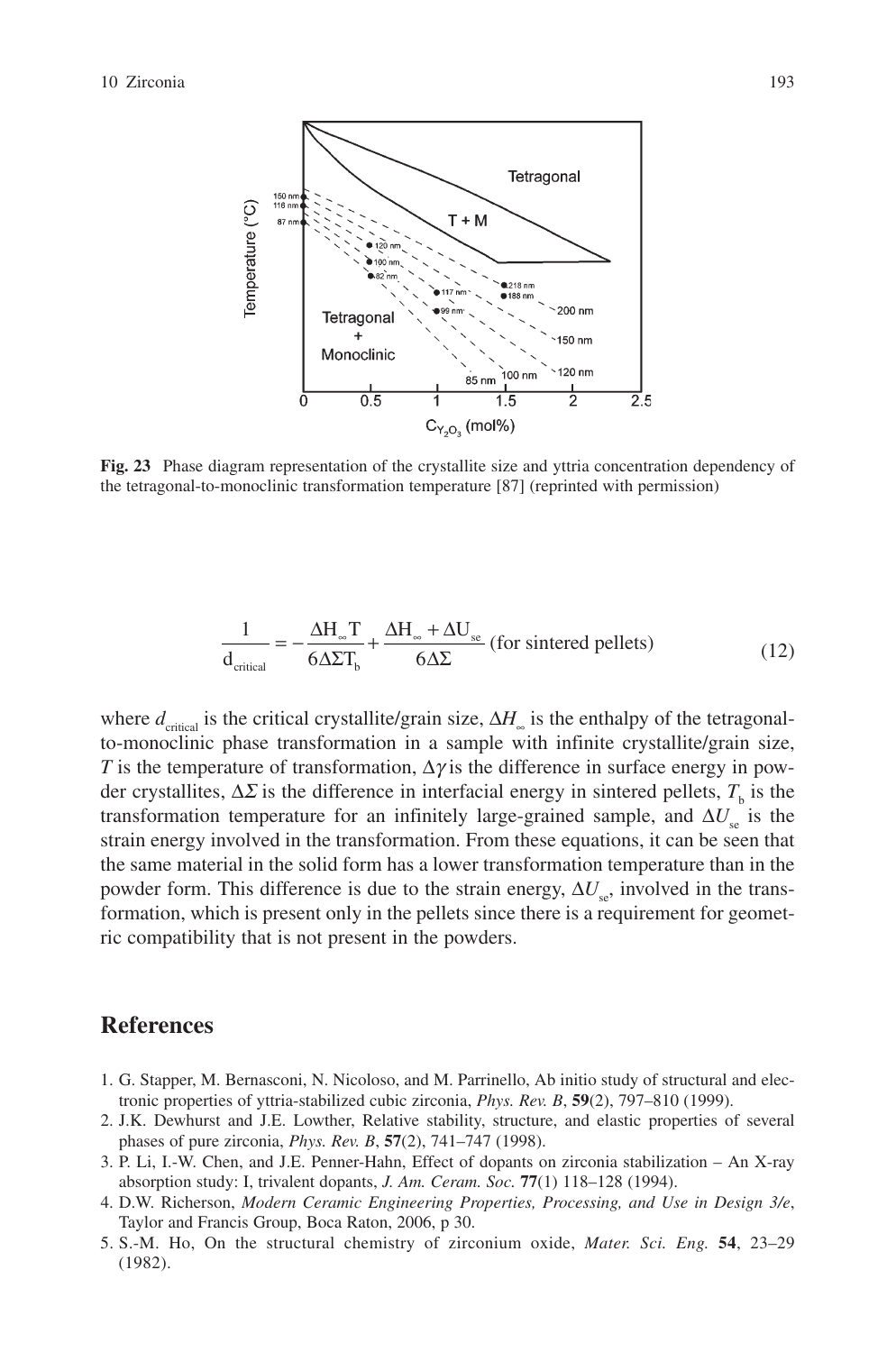- 6. P. Aldebert and J.-P. Traverse, Structure and ionic mobility of zirconia at high temperature, *J. Am. Ceram. Soc.* **68**(1), 34–40 (1985).
- 7. P. Bouvier, E. Djurado, G. Lucazeau, and T. Le Bihan, High-pressure structural evolution of undoped tetragonal nanocrystalline zirconia, Phys. Rev. B **62**(13), 8731–8737 (2000).
- 8. N. Igawa and Y. Ishii, Crystal structure of metastable tetragonal zirconia up to 1473 K, J. Am. Ceram. Soc. **84**(5), 1169–1171 (2001).
- 9. G. Teufer, The crystal structure of tetragonal ZrO<sub>2</sub>, Acta Crystallogr. **15**, 1187 (1962).
- 10. M. Winterer, Reverse Monte Carlo analysis of extended x-ray absorption fine structure spectra of monoclinic and amorphous zirconia, *J. Appl. Phys.* **88**(10), 5635–5644 (2000).
- 11. P. Li, I.-W. Chen, and J.E. Penner-Hahn, X-ray-absorption studies of zirconia polymorphs. I. Characteristic local structures, Phys. Rev. B, **48**(14), 10063–10073 (1993).
- 12. J.D. McCullough and K.N. Trueblood, The crystal structure of baddeleyite (monoclinic ZrO2), *Acta Crystallogr.* **12**, 507–511 (1959)
- 13. H. Arashi, T. Suzuki, ad S.-I. Akimoto, Non-destructive phase transformation of  $ZrO<sub>2</sub>$  single crystal at high pressure, *J. Mater. Sci. Lett.* **6**, 106–108 (1987).
- 14. S. Kawasaki, T. Yamanaka, S. Kume, and T. Ashida, Crystallite size effect on the pressureinduced phase transformation of ZrO<sub>2</sub>, *Solid State Commun.* **76**(4), 527–530 (1990).
- 15. S. Desgreniers and K. Lagarec, High-density  $ZrO_2$  and  $HfO_2$ : Crystalline structures and equations of state, *Phys. Rev. B*, **59**(13), 8467–8472 (1999).
- 16. C.J. Howard, E.H. Kisi, and O. Ohtaka, Crystal structures of two orthorhombic zirconias, *J. Am. Ceram. Soc.* **74**(9), 2321–2323 (1991).
- 17. E.H. Kisi, C.J. Howard, and R.J. Hill, Crystal structure of orthorhombic zirconia in partially stabilized zirconia, *J. Am. Ceram. Soc.* **72**(9), 1757–1760 (1989).
- 18. O. Ohtaka, T. Yamanaka, and T. Yagi, New high-pressure and -temperature phase of  $ZrO<sub>2</sub>$  above 1000°C at 20 GPa, *Phys. Rev. B*, **49**(14), 9295–9298 (1994).
- 19. J. Livage, K. Doi, and C. Mazieres, Hydrated zirconium oxide, *J. Am. Ceram. Soc.* **51**(6), 349–353 (1968).
- 20. A. Clearfield, Crystalline hydrous zirconia, *Inorg. Chem.* **3**(1), 146–148 (1964).
- 21. C. Landron, A. Douy, and D. Bazin, From liquid to solid: residual disorder in the local environment of oxygen-coordinated zirconium, *Phys. Status Solidi B*, **184**, 299–307 (1994).
- 22. A. Corina Geiculescu and H.J. Rack, Atomic-scale structure of water-based zirconia xerogels by X-ray diffraction, *J. Sol–Gel Sci. Technol.* **20**, 13–26 (2001).
- 23. A.V. Chadwick, G. Mountjoy, V.M. Nield, I.J.F. Poplett, M.E. Smith, J.H. Strange, and M.G. Tucker, Solid-state NMR and X-ray studies of the structural evolution of nanocrystalline zirconia, *Chem. Mater.* **13**, 1219–1229 (2001).
- 24. A.S. Foster, V.B. Sulimov, F. Lopez Gejo, A.L. Shluger, and R.M. Nieminen, Structure and electrical levels of point defects in monoclinic zirconia, *Phys. Rev. B*, **64**, 224108 (2001).
- 25. A. Eichler, Tetragonal Y-doped zirconia: structure and ion conductivity, *Phys. Rev. B*, **64**, 174103 (2001).
- 26. R.W. Vest, N.M. Tallan, and W.C. Tripp, Electrical properties and defect structure of zirconia: I, monoclinic phase, *J. Am. Ceram. Soc.* **47**(12), 635–640 (1964).
- 27. A.H. Heuer, Transformation toughening in ZrO<sub>2</sub>-containing ceramics, *J. Am. Ceram. Soc.* **70**(10), 689–698 (1987).
- 28. U. Messerschmidt, B. Baufeld, and D. Baither, Plastic deformation of cubic zirconia single crystals, *Key Eng. Mater.* **153–154**, 143–182 (1998).
- 29. R.H.J. Hannink, P.M. Kelly, and B.C. Muddle, Transformation toughening in zirconia- containing ceramics, *J. Am. Ceram. Soc.* **83**(3), 461–487 (2000).
- 30. S.-K. Chan, Y. Fang, M. Grimsditch, Z. Li, M.V. Nevitt, W.M. Robertson, and E.S. Zouboulis, Temperature dependence of the elastic moduli of monoclinic zirconia, *J. Am. Ceram. Soc.* **74**(7), 1742–1744 (1991).
- 31. A. Bravo-Leon, Y. Morikawa, M. Kawahara, and M.J. Mayo, Fracture toughness of nanocrystalline tetragonal zirconia with low yttria content, *Acta Mater.* **50**, 4555–4562 (2002).
- 32. R.A. Cutler, J.R. Reynolds, and A. Jones, Sintering and characterization of polycrystalline monoclinic, tetragonal, and cubic zirconia, *J. Am. Ceram. Soc.* **75**(8), 2173–2183 (1992).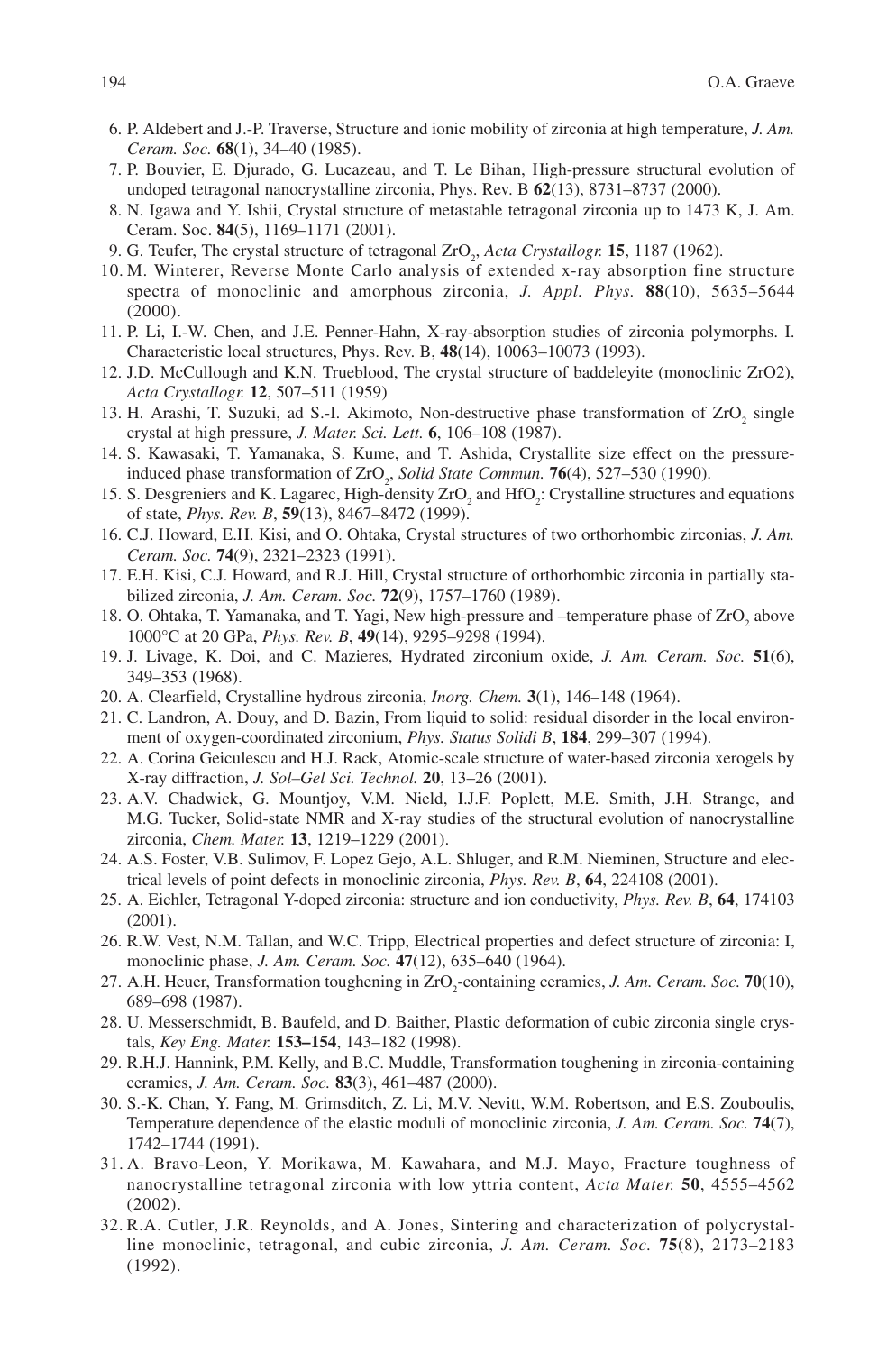- 33. M. Levichkova, V. Mankov, N. Starbov, D. Karashanova, B. Mednikarov, and K. Starbova, Structure and properties of nanosized electron beam deposited zirconia thin films, *Surf. Coat. Technol.* **141**, 70–77 (2001).
- 34. T. Sakuma, Y.-I. Yoshizawa, and H. Suto, The microstructure and mechanical properties of yttria-stabilized zirconia prepared by arc-melting, *J. Mater. Sci.* **20**, 2399–2407 (1985).
- 35. G. Skandan, H. Hahn, M. Roddy, and W.R. Cannon, Ultrafine-grained dense monoclinic and tetragonal zirconia, *J. Am. Ceram. Soc.* **77**(7), 1706–1710 (1994).
- 36. J. Eichler, U. Eisele, and J. Rödel, Mechanical properties of monoclinic zirconia, *J. Am. Ceram. Soc.* **87**(7), 1401–1403 (2004).
- 37. Y.-M. Chiang, D. Birnie III, and W.D. Kingery, *Physical Ceramics Principles for Ceramic Science and Engineering*, Wiley, New York, 1997, p. 484.
- 38. D.W. Richerson, *Modern Ceramic Engineering Properties, Processing, and Use in Design 3/e* Taylor and Francis Group, Boca Raton, 2006, pp. 275, 643.
- 39. G. Stefanic and S. Music, Factors influencing the stability of low temperature tetragonal  $ZrO<sub>2</sub>$ , *Croat. Chem. Acta* **75**(3), 727–767 (2002).
- 40. H.S. Maiti, K.V.G.K. Gokhale, and E.C. Subbarao, Kinetics and burst phenomenon in  $ZrO_2$  transformation, *J. Am. Ceram. Soc.* **55**(6), 317–322 (1972).
- 41. A.H. Heuer, N. Claussen, W.M. Kriven, and M. Rühle, Stability of tetragonal  $ZrO<sub>2</sub>$  particles in ceramic matrices, *J. Am. Ceram. Soc.* **65**(12), 642–650 (1982).
- 42. M.H. Bocanegra-Bernal and S. Diaz De La Torre, Review. Phase transitions in zirconium dioxide and related materials for high performance engineering materials, *J. Mater. Sci.* **37**, 4947–4971 (2002).
- 43. A.G. Evans, N. Burlingame, M. Drory, and W.M. Kriven, Martensitic transformations in zirconia–particle size effects and toughnening, *Acta Metall.* **29**, 447–456 (1981).
- 44. A.G. Evans and A.H. Heuer, Review Transformation toughening in ceramics: Martensitic transformations in crack-tip stress fields, *J. Am. Ceram. Soc.* **63**(5–6), 241–248 (1980).
- 45. D.W. Richerson, *Modern Ceramic Engineering Properties, Processing, and Use in Design* Taylor and Francis Group, Boca Raton, 2006, pp. 635, 640–644.
- 46. T.K. Gupta, F.F. Lange, and J.H. Bechtold, Effect of stress-induced phase transformation on the properties of polycrystalline zirconia containing metastable tetragonal phase, *J. Mater. Sci.* **13**(7), 1464–1470 (1978).
- 47. Y.-M. Chiang, D. Birnie III, and W.D. Kingery, *Physical Ceramics Principles for Ceramic Science and Engineering*, Wiley, New York, 1997, pp. 488–492.
- 48. M.J. Roddy, W.R. Cannon, G. Skandan, and H. Hahn, Creep behavior of nanocrystalline monoclinic ZrO2 , *J. Eur. Ceram. Soc.* **22**, 2657–2662 (2002).
- 49. M. Yoshida, Y. Shinoda, T. Akatsu, and F. Wakai, Superplasticity-like deformation of nanocrystalline monoclinic zirconia at elevated temperatures, *J. Am. Ceram. Soc.* **87**(6), 1122–1125 (2004).
- 50. J.D. Comins, P.E. Ngoepe, and C.R.A. Catlow, Brillouin-scattering and computer-simulation studies of fast-ion conductors. A review, *J. Chem. Soc. Faraday Trans.* **86**(8), 1183–1192 (1990).
- 51. R.W. Vest and N.M. Tallan, Electrical properties and defect structure of zirconia: II, tetragonal phase and inversion, *J. Am. Ceram. Soc.* **48**(9), 472–475 (1965).
- 52. A. Kumar, D. Rajdev, and D.L. Douglass, Effect of oxide defect structure on the electrical properties of ZrO<sub>2</sub>, *J. Am. Ceram. Soc.* **55**(9), 439–445 (1972).
- 53. R.W. Vest, N.M. Tallan, and W.C. Tripp, Electrical properties and defect structure of zirconia: I, monoclinic phase, *J. Am. Ceram. Soc.* **47**(12), 635–640 (1964).
- 54. P. Kofstad and D.J. Ruzicka, On the defect structure of  $ZrO<sub>2</sub>$  and  $HfO<sub>2</sub>$ , *J. Electrochem. Soc.* **110**(3), 181–184 (1963).
- 55. E. Dow Whitney, Electrical resistivity and diffusionless phase transformation of zirconia at high temperatures and ultrahigh pressures, *J. Electrochem. Soc.* **112**(1), 91–94 (1965).
- 56. O. Ohtaka, S. Kume, and E. Ito, Stability field of cotunnite-type zirconia, *J. Am. Ceram. Soc.* **73**(3), 744–745 (1990).
- 57. A. Madeyski and W.W. Smeltzer, Oxygen diffusion in monoclinic zirconia, *Mater. Res. Bull.* **3**, 369–376 (1968).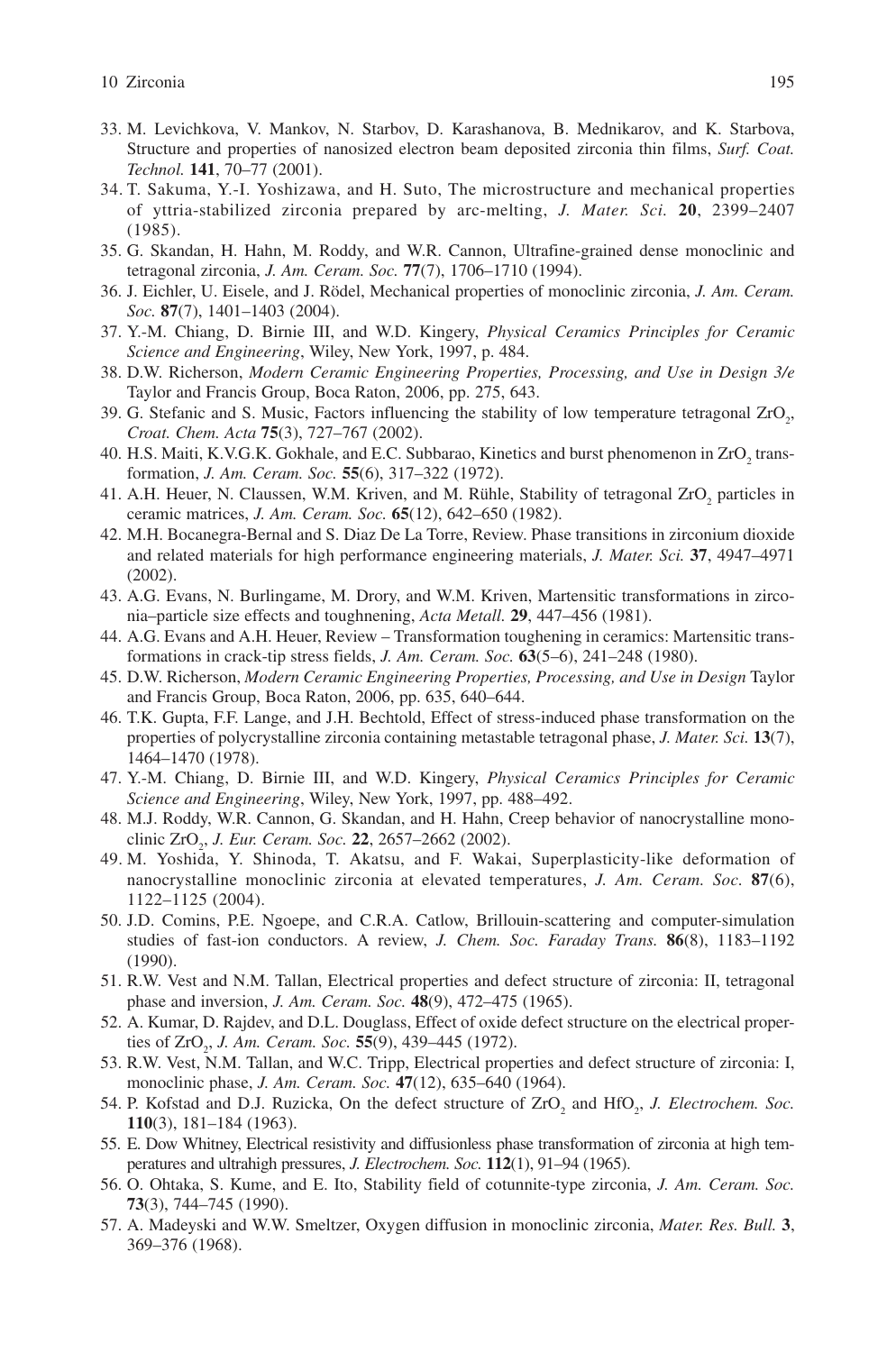- 58. F.J. Keneshea and D.L. Douglas, The diffusion of oxygen in zirconia as a function of oxygen pressure, *Oxidation Met.* **3**(1), 1–14 (1971).
- 59. Y. Ikuma, K. Komatsu, and W. Komatsu, Oxygen diffusion in monoclinic ZrO<sub>2</sub>, undoped and doped with  $Y_2O_3$ , *Adv. Ceram.* **24**, 749–758 (1988).
- 60. C.A.J. Fisher and H. Matsubara, Molecular dynamics investigations of grain boundary phenomena in cubic zirconia, *Comput. Mater. Sci.* **14**, 177–184 (1999).
- 61. Y. Moriya and A. Navrotsky, High-temperature calorimetry of zirconia: heat capacity and thermodynamics of the monoclinic-tetragonal phase transition, *J. Chem. Thermodyn.* **38**, 211–223 (2006).
- 62. H. Boysen, F. Frey, and T. Vogt, Neutron powder investigation of the tetragonal to monoclinic phase transformation in undoped zirconia, *Acta Crystallogr. B*, **47**, 881–886 (1991).
- 63. R. Ruh, H.J. Garrett, R.F. Domagala, and N.M. Tallan, The system zirconia-hafnia, *J. Am. Ceram. Soc.* **51**(1), 23–27 (1968).
- 64. G.M. Wolten, Diffusionless phase transformations in zirconia and hafnia, *J. Am. Ceram. Soc.* **46**(9), 418–422 (1963).
- 65. W.L. Baun, Phase transformation at high temperatures in hafnia and zirconia, *Science*, **140**(3573), 1330–1331 (1963).
- 66. A. Benyagoub, F. Levesque, F. Couvreur, C. Gibert-Mougel, C. Dufour, and E. Paumier, Evidence of a phase transition induced in zirconia by high energy heavy ions, *Appl. Phys. Lett.* **77**(20), 3197–3199 (2000).
- 67. K.E. Sickafus, H. Matzke, T. Hartmann, K. Yasuda, J.A. Valdez, P. Chodak III, M. Nastasi, and R.A. Verrall, Radiation damage effects in zirconia, *J. Nucl. Mater.* **274**, 66–77 (1999).
- 68. A. Navrotsky, L. Benoist, and H. Lefebvre, Direct calorimetric measurement of enthalpies of phase transitions at 2000–2400°C in yttria and zirconia, *J. Am. Ceram. Soc.* **88**(10), 2942–2944 (2005).
- 69. J.E. Bailey, The monoclinic-tetragonal transformation and associated twinning in thin films of zirconia, *Proc. Roy. Soc. Lon. Ser. A, Math. Phys. Sci.* **279**(1378), 395–412 (1964).
- 70. S.T. Buljan, H.A. McKinstry, and V.S. Stubican, Optical and X-ray single crystal studies of the monoclinic tetragonal transition in ZrO<sub>2</sub>, *J. Am. Ceram. Soc.* **59**(7–8), 351–354 (1976).
- 71. R.N. Patil and E.C. Subbarao, Monoclinic-tetragonal phase transition in zirconia: Mechanism, pretransformation and coexistence, *Acta Crystallogr. A* **26**, 535–542 (1970).
- 72. F. Frey, H. Boysen, and T. Vogt, Neutron powder investigation of the monoclinic to tetragonal phase transformation in undoped zirconia, *Acta Crystallogr. B* **46**, 724–730 (1990).
- 73. E.C. Subbarao, H.S. Maiti, and K.K. Srivastava, Martensitic transformation in zirconia, *Phys. Status Solidi A* **21**, 9–40 (1974).
- 74. G.K. Bansal and A.H. Heuer, On a martensitic phase transformation in zirconia  $(ZrO<sub>2</sub>)$ -I. Metallographic evidence, *Acta Metall.* **20**, 1281–1289 (1972).
- 75. G.K. Bansal and A.H. Heuer, On a martensitic phase transformation in zirconia  $(ZrO<sub>2</sub>)$ -II. Crystallographic aspects, *Acta Metall.* **22**, 409–417 (1974).
- 76. P.M. Kelly, Martensitic transformations in ceramics, *Mater. Sci. Forum*, **56–58**, 335–346 (1990).
- 77. D. Huang, K.R. Venkatachari, and G.C. Stangle, Influence of yttria content on the preparation of nanocrystalline yttria-doped zirconia, *J. Mater. Res.* **10**(3), 762–773 (1995).
- 78. V.S. Stubican, R.C. Hink, and S.P. Ray, Phase equilibria and ordering in the system  $ZrO<sub>2</sub>-Y<sub>2</sub>O<sub>3</sub>$ , *J. Am. Ceram. Soc.* **61**(1–2), 17–21 (1978).
- 79. V.S. Stubican and S.P. Ray, Phase equilibria and ordering in the system ZrO<sub>2</sub>-CaO, *J. Am. Ceram. Soc.* **60**(11–12), 534–537 (1977).
- 80. C.F. Grain, Phase relations in the ZrO<sub>2</sub>-MgO system, *J. Am. Ceram. Soc.* **50**(6), 288–290 (1967).
- 81. I. Cohen and B.E. Schaner, A metallographic and x-ray study of the  $UO_2$ -ZrO<sub>2</sub> system, *J. Nucl. Mater.* **9**(1), 18–52 (1963).
- 82. F.A. Mumpton and R. Roy, Low-temperature equilibria among  $ZrO_2$ , Th $O_2$ , and U $O_2$ , *J. Am. Ceram. Soc.* **43**, 234–240 (1960).
- 83. W.W. Barker, F.P. Bailey, and W. Garrett, A high-temperature neutron diffraction study of pure and scandia-stabilized zirconia, *J. Solid State Chem.* **7**, 448–453 (1973).
- 84. P. Duwez and F. Odell, Phase relationships in the system zirconia-ceria, *J. Am. Ceram. Soc.* **33**(9), 274–283 (1950).
- 85. T. Chraska, A.H. King, and C.C. Berndt, On the size-dependent phase transformation in nanoparticulate zirconia, *Mater. Sci. Eng. A* **286**, 169–178 (2000).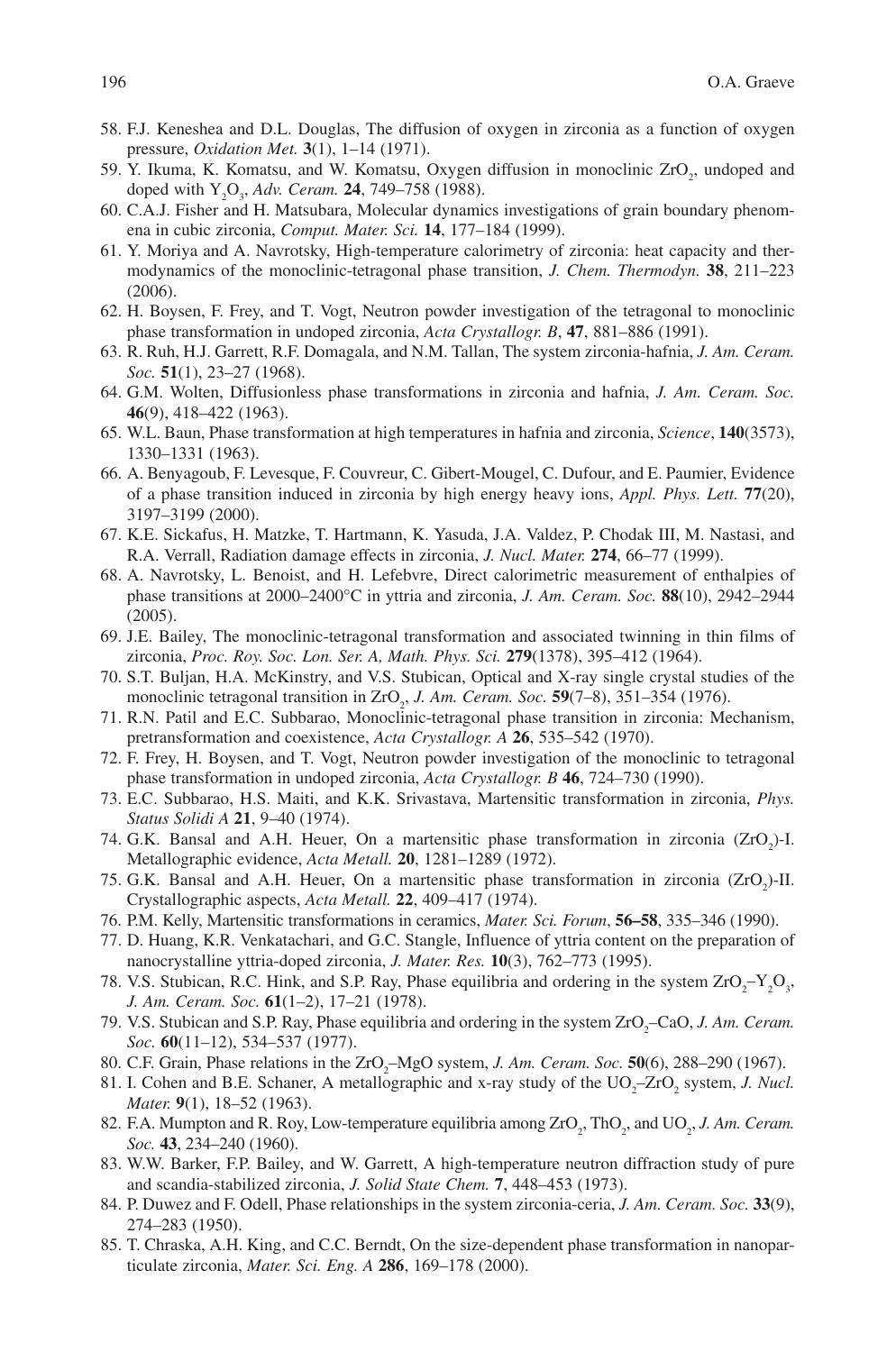- 86. R.C. Garvie, Stabilization of the tetragonal structure in zirconia microcrystals, *J. Phys. Chem.* **82**(2), 218–224 (1978).
- 87. A. Suresh, M.J. Mayo, and W.D. Porter, Thermodynamics of the tetragonal-to-monoclinic phase transformation in fine and nanocrystalline yttria-stabilized zirconia powders, *J. Mater. Res.* **18**(12), 2912–2921 (2003).
- 88. A. Suresh, M.J. Mayo, W.D. Porter, and C.J. Rawn, Crystallite and grain-size-dependent phase transformations in yttria-doped zirconia, *J. Am. Ceram. Soc.* **86**(2), 360–362 (2003).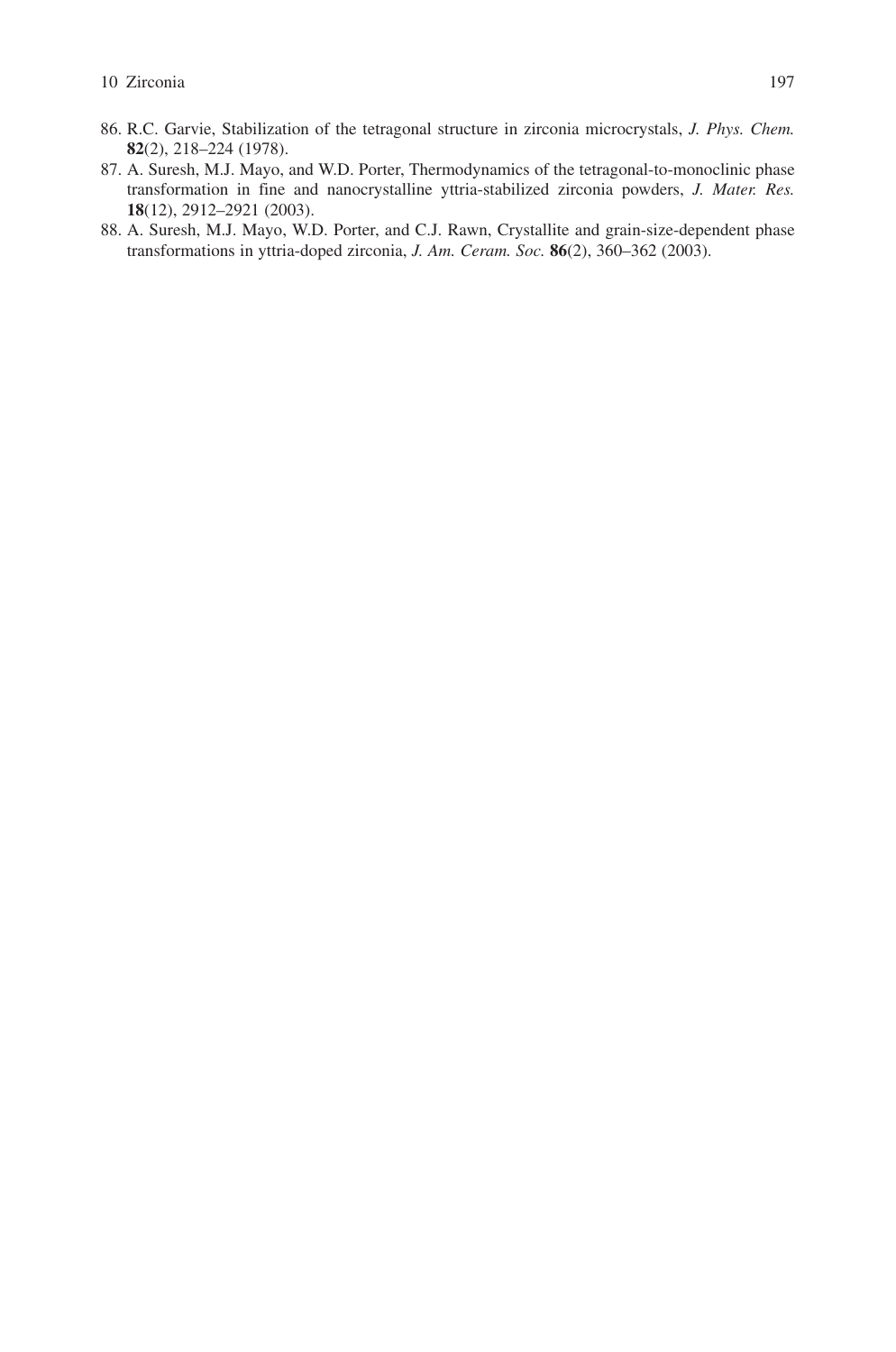# **Index**

## **A**

Alumina 1 Chemical reactions 19, 20 Color 22, 23, 24 Creep 10 Density 11, 12 Dielectric properties 17 Diffusion in 17, 18 Elasticity 7 Electrical conductivity 14, 15, 16 Fatigue 9 Fracture toughness 11 Hardness 9 Hydrated 5 Optical absorption 21, 22, 23 Phase diagrams 6, 7, 31, 32, 33, 51, 56, 59, 61 Plastic deformation 10 Processing 2, 3 Refractive index 21, 22, 23 Specific heat 12 Strength 8 Structures 3, 5 Thermal conductivity 13, 14 Thermal expansion 11, 12 Uses 1, 2 Vaporization 13 Alumina–silica Chemical decomposition 44 Phase diagrams 6, 7, 31, 32, 33, 42 Aluminates 49 Properties 50 Andalusite 41 Pressure–temperature phase diagram 42 Structure 43 Atomic bonds 95–97

# **B**

Bauxite 2 Bayerite 5 Bayer process 3 Bentonite 123 **Bioceramics** Calcium aluminate 53 Boehmite 5

## **C**

Calcium aluminate 49, 51 Glasses 54 Phase diagram 51 Processing 53 Cements Calcium aluminate 51 Portland 137, 138 Clays 113 Applications 133 China clay 120, 121 Classifications 119 Cost 114 Deposits 120 Forming 127–130 History 113 Processing 125 Production 114 Structures 115–118 Water in 126, 131 Coesite 75 Concrete 137–139 Applications 142 Castables 146, 147 Evaluation 142, 147 Fiber reinforcement 139–141 Impact-echo testing 142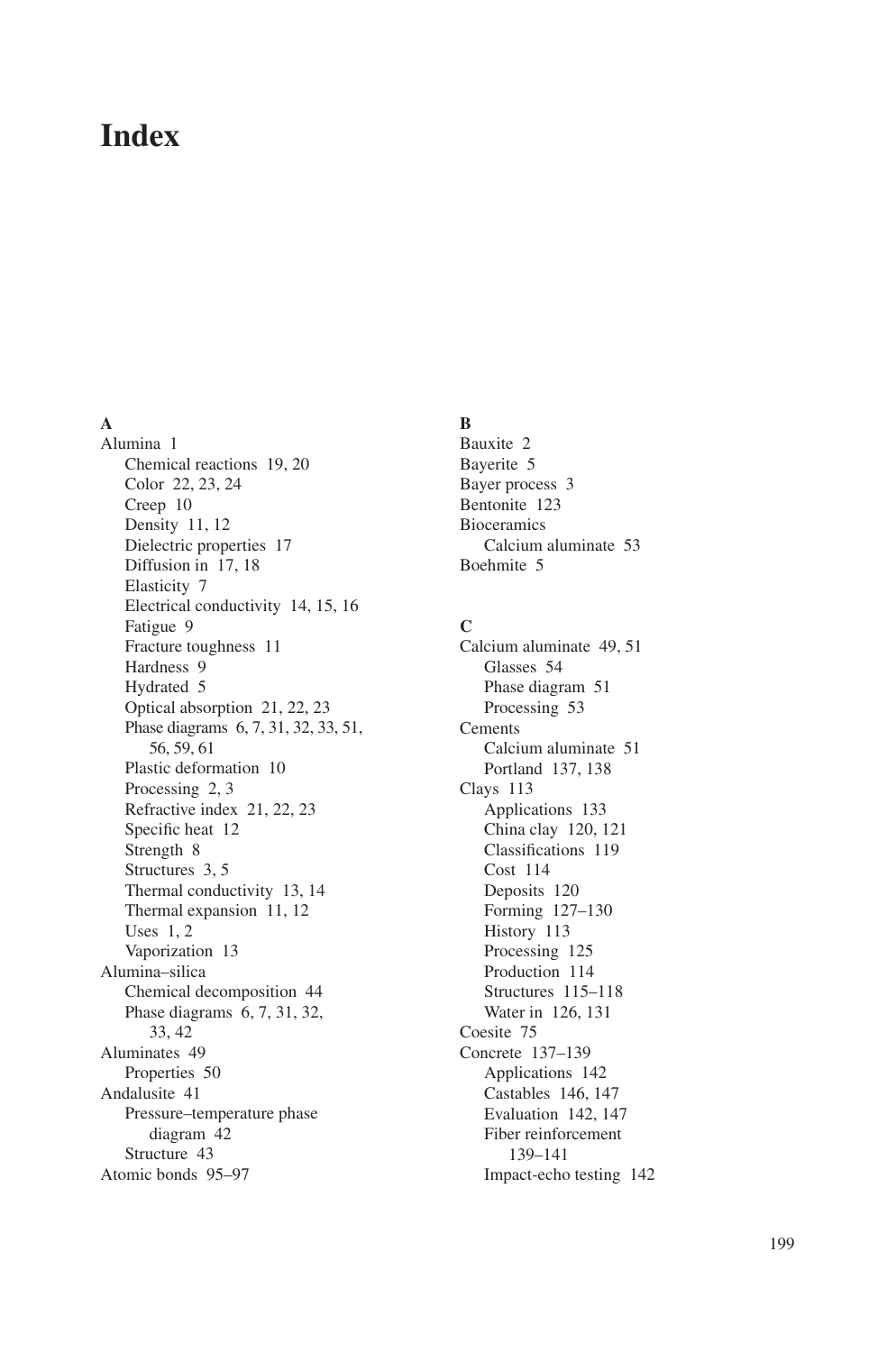Concrete (*cont.*) Research on 144 Strength 142 Corundum 3. *See also* Alumina Cristobalite 79 Structure 80 Crystal structure 97–99

## **D**

Density Aluminas 11, 12 Various ceramics 84 Diaspore 5 Diffusion in Alumina 17, 18 Mullite 37 Zirconia 189–191

#### **E**

Extrusion 129

#### **F**

Feldspars 119 Fire clay 90, 122

#### **G**

Gibbsite 5 Glasses Calcium aluminate 54 Lead Silicates 158, 160 Refractive index 159 Silica 79, 81, 83, 84 Viscosity 159 Yttrium aluminate 64

#### **K**

Kaolinite 32, 117, 119 Formation mechanism 118 Kyanite 41, 90 Pressure–temperature phase diagram 42 Structure 43

#### **L**

Lead compounds 153 Applications 157 Health effects 164–166 In Glass 157–160 Lead minerals 155, 156, 161 Physical properties 156 Processing 161–164 PZT 161

Regulatory limits 166 Thermodynamic properties 157 Lithium aluminate 58 Phase diagram 59 Processing 60 Lucalo $x^{TM}$  4

#### **M**

Magnesium aluminate 55 Phase diagram 56 Processing 57 Mechanical properties 108 Alloys 154 Alumina 7–11 Mullite 37 Polymers 154 Quartz 84 Silica glass 82 Various ceramics 84, 100, 108 Zirconia 182–186 Melting temperatures of Oxides 92, 93, 100, 105 Metakaolin 131 Mica 117 Mullite 27 Defects 29 Diffusion in 37 Formation (chemical) 44, 132 Fracture toughness 37 Hardness 37 Ionic conductivity 37 Microstructure 35, 103, 104 Phase diagram 31, 32, 33 Processing 32–36 Pseudo 33 Strength 37 Structure 28, 29, 43 Thermal expansion 36 Transparent 36

#### **P**

Porosity 4 Pressing 127 Pyrophyllite 117, 119

#### **Q**

Quartz 73, 76, 77. *See also* Silica Properties 84

#### **R**

Refractories 89 Applications 94, 145 Compositions 145 Concretes 144